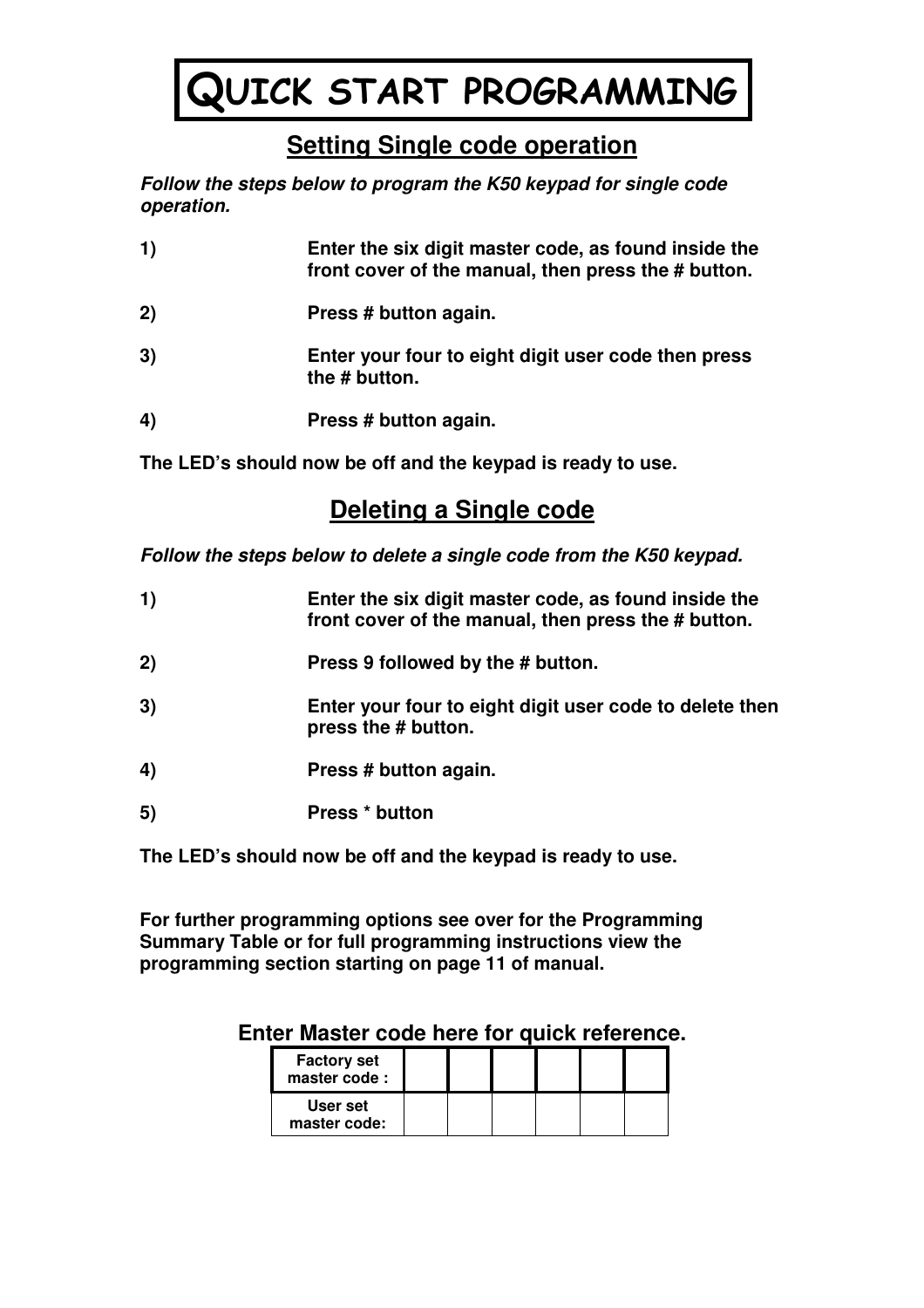#### **RAYTEL SECURITY SYSTEMS LIMITED**

# **Access Control Keypad Table of Users and Keypad Parameters**

|                                    |                    |          |    |      |                    |                   | Date:               |             |
|------------------------------------|--------------------|----------|----|------|--------------------|-------------------|---------------------|-------------|
|                                    |                    |          |    |      |                    |                   |                     |             |
|                                    |                    |          |    |      |                    |                   |                     |             |
|                                    |                    |          |    |      |                    |                   |                     |             |
|                                    | Time Zone Periods: | TZ1 from |    | to   |                    |                   |                     |             |
| (If Set)                           |                    | TZ2 from |    | to   | TZ3 from           |                   | to                  |             |
|                                    |                    | TZ4 from |    | to   | TZ5 from           |                   | to                  |             |
|                                    | Latch Mode Time:   | from     | to |      | Service Mode Time: | from              | to                  |             |
| No.                                | <b>NAME</b>        |          |    | CODE | TIME ZONE          | <b>LATCH CODE</b> | <b>SERVICE CODE</b> | <b>DATE</b> |
| $\mathbf{1}$                       |                    |          |    |      |                    |                   |                     |             |
| $\frac{2}{3}$                      |                    |          |    |      |                    |                   |                     |             |
| $\frac{4}{5}$ $\frac{6}{7}$        |                    |          |    |      |                    |                   |                     |             |
|                                    |                    |          |    |      |                    |                   |                     |             |
| $\sqrt{8}$                         |                    |          |    |      |                    |                   |                     |             |
| $\overline{9}$                     |                    |          |    |      |                    |                   |                     |             |
| $10\,$<br>11                       |                    |          |    |      |                    |                   |                     |             |
| 12                                 |                    |          |    |      |                    |                   |                     |             |
| $\overline{13}$<br>$\overline{14}$ |                    |          |    |      |                    |                   |                     |             |
| 15                                 |                    |          |    |      |                    |                   |                     |             |
| 16                                 |                    |          |    |      |                    |                   |                     |             |
| 17<br>$\overline{18}$              |                    |          |    |      |                    |                   |                     |             |
| $\overline{19}$                    |                    |          |    |      |                    |                   |                     |             |
| $\overline{20}$<br>21              |                    |          |    |      |                    |                   |                     |             |
| 22                                 |                    |          |    |      |                    |                   |                     |             |
| 23                                 |                    |          |    |      |                    |                   |                     |             |
| 24<br>$\overline{25}$              |                    |          |    |      |                    |                   |                     |             |
| $26\,$                             |                    |          |    |      |                    |                   |                     |             |
| $\overline{27}$<br>28              |                    |          |    |      |                    |                   |                     |             |
| 29                                 |                    |          |    |      |                    |                   |                     |             |
| $\overline{30}$<br>31              |                    |          |    |      |                    |                   |                     |             |
| $\overline{32}$                    |                    |          |    |      |                    |                   |                     |             |
| 33<br>$\overline{34}$              |                    |          |    |      |                    |                   |                     |             |
| 35                                 |                    |          |    |      |                    |                   |                     |             |
| 36                                 |                    |          |    |      |                    |                   |                     |             |
| $\overline{37}$<br>38              |                    |          |    |      |                    |                   |                     |             |
| 39                                 |                    |          |    |      |                    |                   |                     |             |
| 40<br>41                           |                    |          |    |      |                    |                   |                     |             |
| 42                                 |                    |          |    |      |                    |                   |                     |             |
| 43<br>44                           |                    |          |    |      |                    |                   |                     |             |
| $\overline{45}$                    |                    |          |    |      |                    |                   |                     |             |
| 46                                 |                    |          |    |      |                    |                   |                     |             |
| 47<br>48                           |                    |          |    |      |                    |                   |                     |             |
| 49                                 |                    |          |    |      |                    |                   |                     |             |
| 50                                 |                    |          |    |      |                    |                   |                     |             |

We recommend this page should be filled in and regularly updated and kept in a safe and secure location by the person responsible for the upkeep of the system.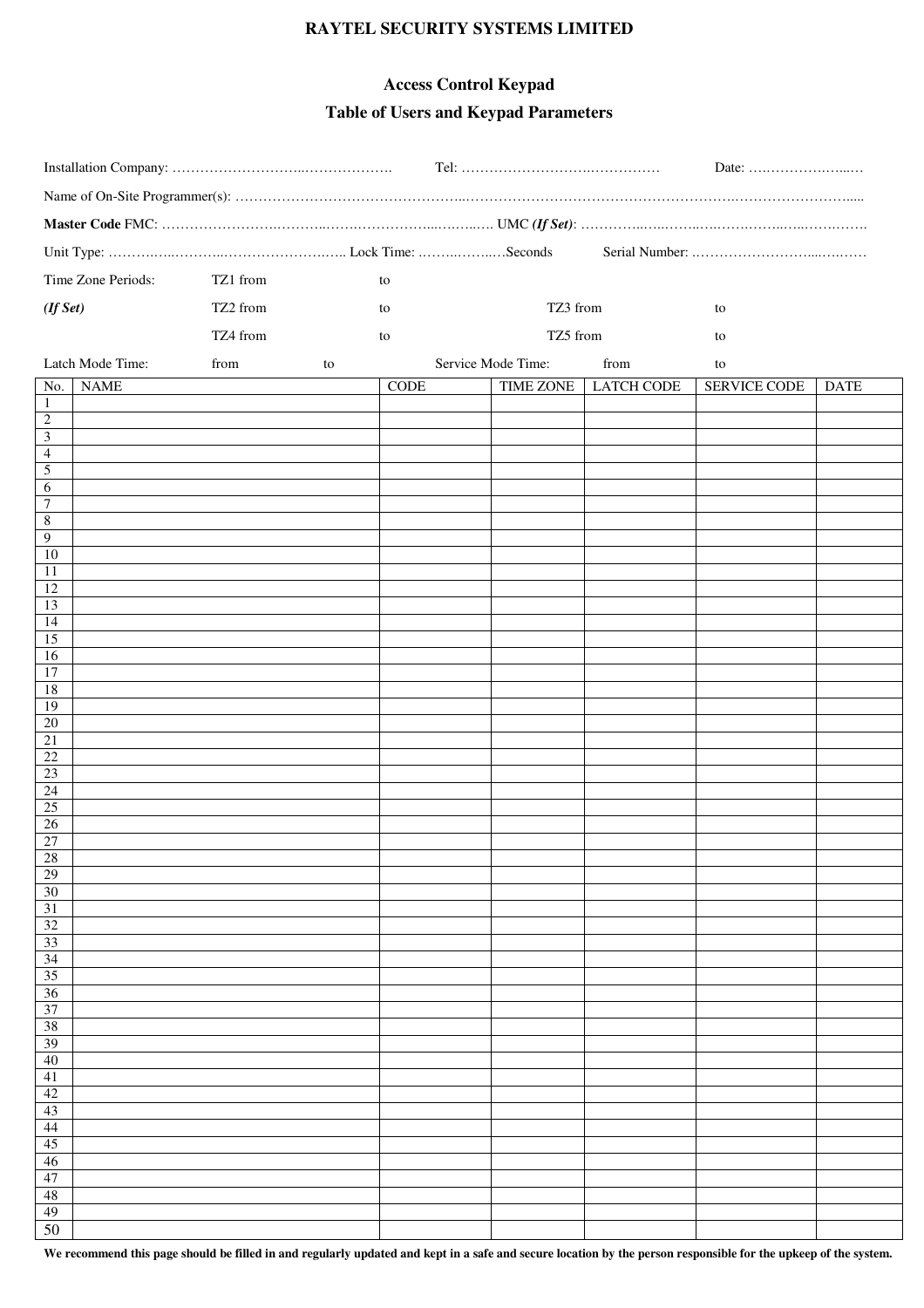#### **Systems Limited Raytel Security** R

The Digitac<sup>®</sup> K50 **Access Control System**



# **Installation and User Manual**

Issue 2 – May 2001

# **IMPORTANT NOTE**

**Please keep this manual in a safe place with the premises Key holder. The Factory Master Code is inside.**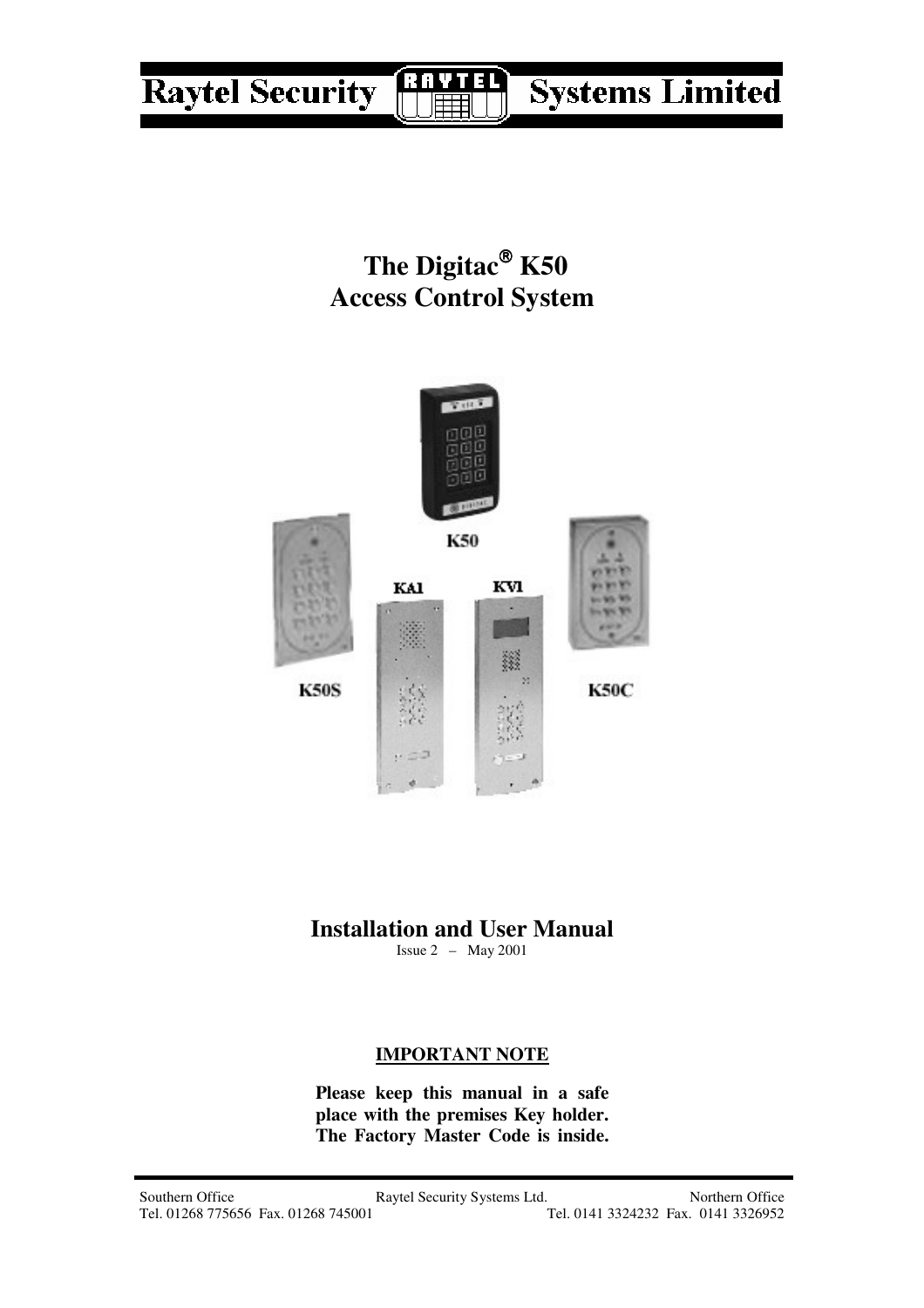The **F**actory **M**aster **C**ode allows access to the programming modes of the K50. It is recommended that this manual be kept in a safe place for future reference.



If the **F**actory **M**aster **C**ode is reprogrammed the new **U**ser **M**aster **C**ode should be noted below.

| <b>User Master Code</b> |  |  |  |  |  |
|-------------------------|--|--|--|--|--|
|-------------------------|--|--|--|--|--|

CE

#### **Declaration of Conformity**

We, Raytel Security Systems Ltd, declare that the equipment referred to within this document, conforms to the European Commission Electromagnetic Compatibility (EMC) Directive (Directive 89/336/EEC) when installed in strict accordance with the guidelines contained within this document.

#### **Technical Support**

For all technical enquiries relating to this equipment, engineers are available at the following addresses:

Rayleigh Office Glasgow Office

Essex Glasgow<br>SS6 7XH G20 7LU

Raytel House Unit 3, Block 5<br>Brook Road Oakbank Indust Brook Road Cakbank Industrial Estate<br>
Rayleigh Garscube Road Garscube Road G20 7LU

Tel: (01268) 749310 Tel (0141) 3324232 Fax: (01268) 745001 Fax (0141) 3326952

Raytel Security reserves the right to change the content of this manual and product design without prior notice.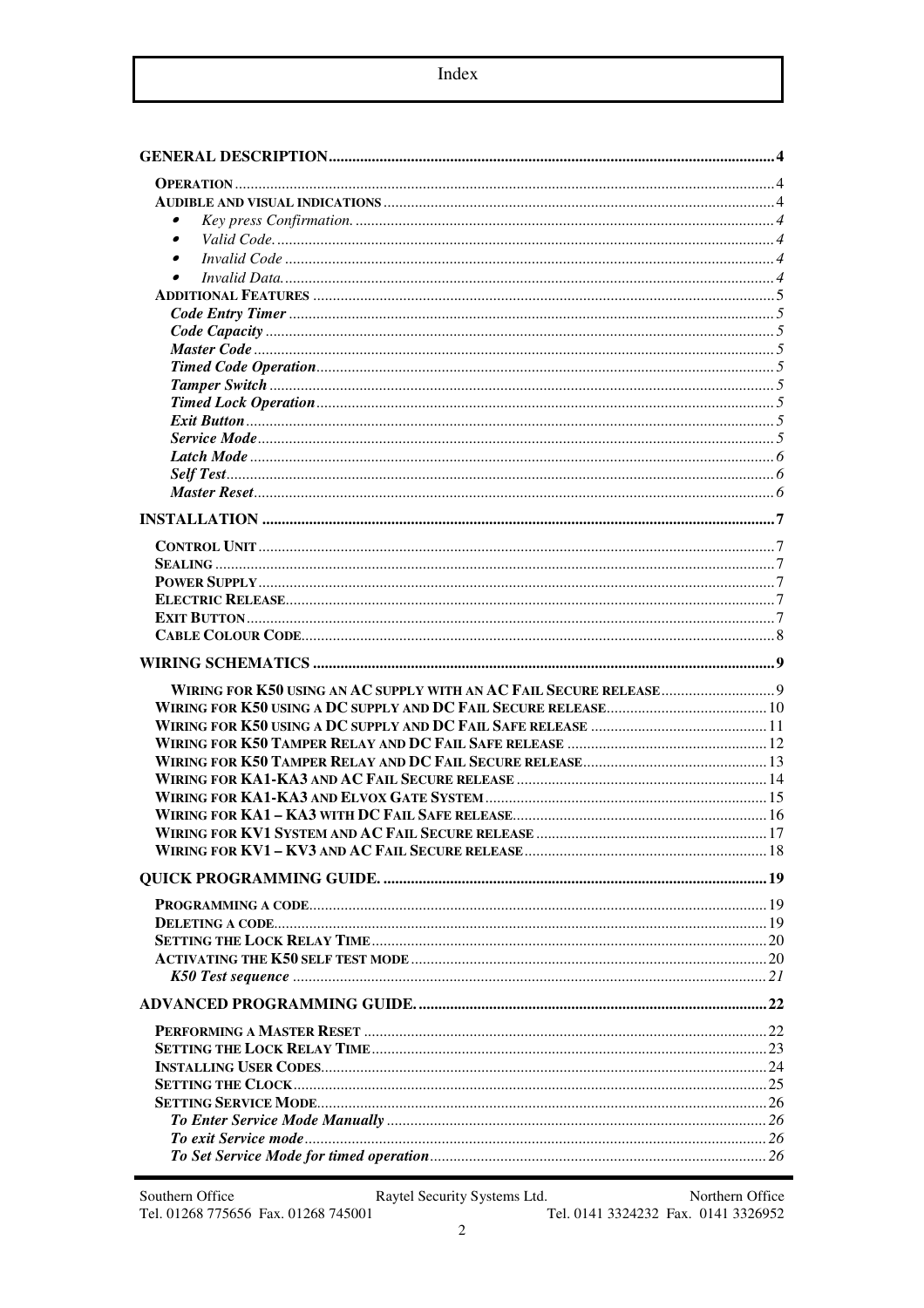| Index |    |  |
|-------|----|--|
|       |    |  |
|       | 27 |  |
|       |    |  |
|       |    |  |
|       |    |  |
|       |    |  |
|       |    |  |
|       |    |  |
|       |    |  |
|       |    |  |
|       |    |  |
|       |    |  |
|       | 36 |  |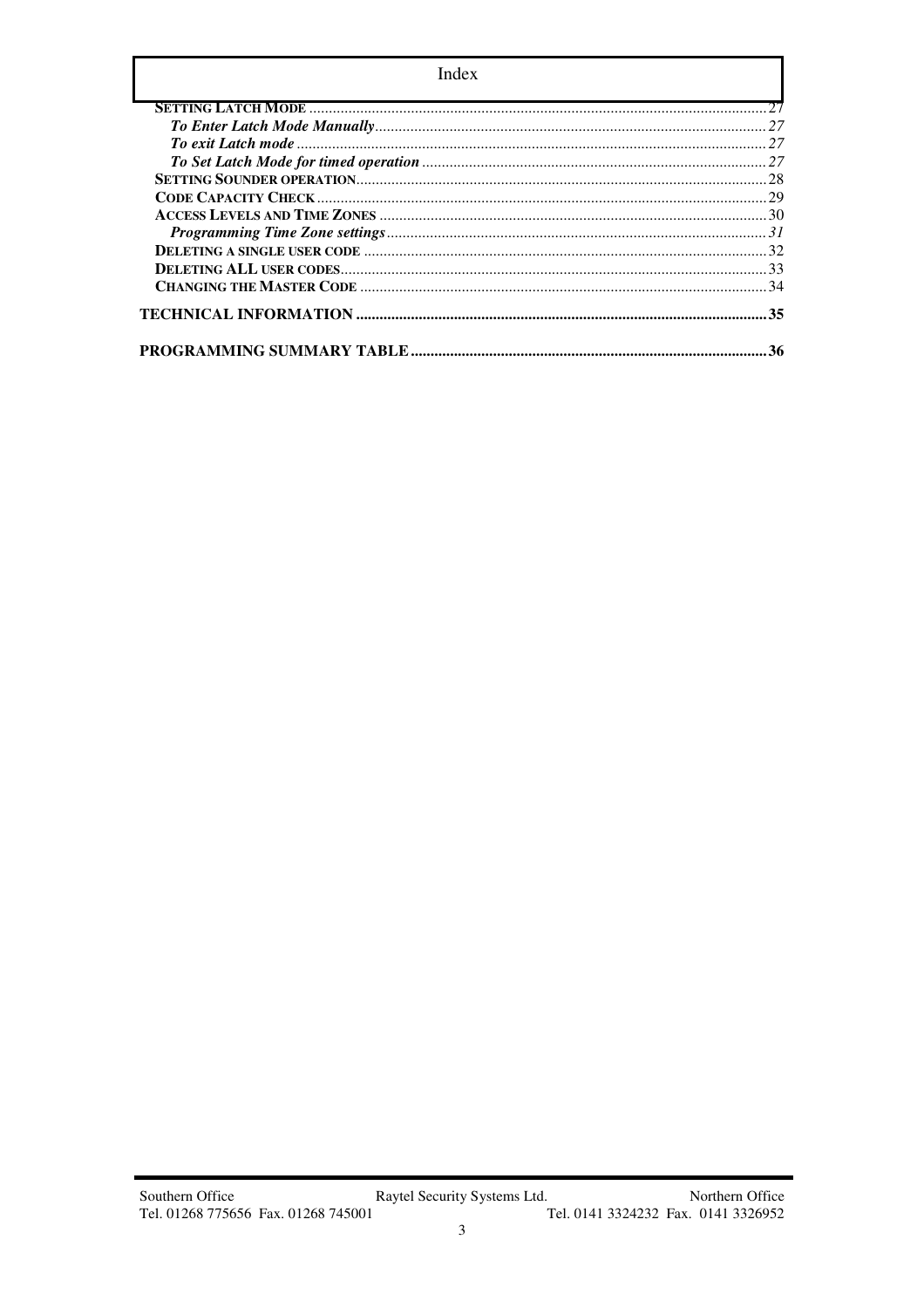#### **General Description**

The K50 is a compact self-contained access control unit, (which may also be incorporated into audio and video entrance panels), designed for single door operation. Installation is quick and simple, with all programming done via the keypad.

# **Operation**

 A person wishing to gain access to the secure area will enter their user code via the keypad. If the correct code has been entered the lock output relay will operate for the pre-set time. If the code entered is



incorrect, subsequent key presses will be ignored for six seconds, the last two seconds of which will be accompanied by a continuous error tone. This makes code breaking by trial and error more difficult.

# **Audible and visual indications**

During normal operation of the K50 the following audible / visual responses will be encountered.

Key press Confirmation.

When a button is pressed, except the  $*$ , the K50 will respond with a short tone accompanied by the RED LED flashing on / off.

Valid Code.

When a valid user code is entered or the exit button is operated the output relay will operate for a pre-set time. A tone and illumination of the GREEN LED accompany this. This will continue while the output relay is in operation.

Invalid Code

If an invalid code is entered the K50 waits four seconds before sounding a low frequency tone; this is accompanied by the illumination of the RED LED. This error tone lasts for two seconds.

During program mode in addition to the Key press Confirmation and the indications as detailed in the individual programming tables the following audible / visual response may be encountered.

Invalid Data.

If invalid data is entered e.g. trying to add a user code that already exists the K50 will emit a low frequency tone; this is accompanied by the illumination of the RED LED. This error tone lasts for two seconds.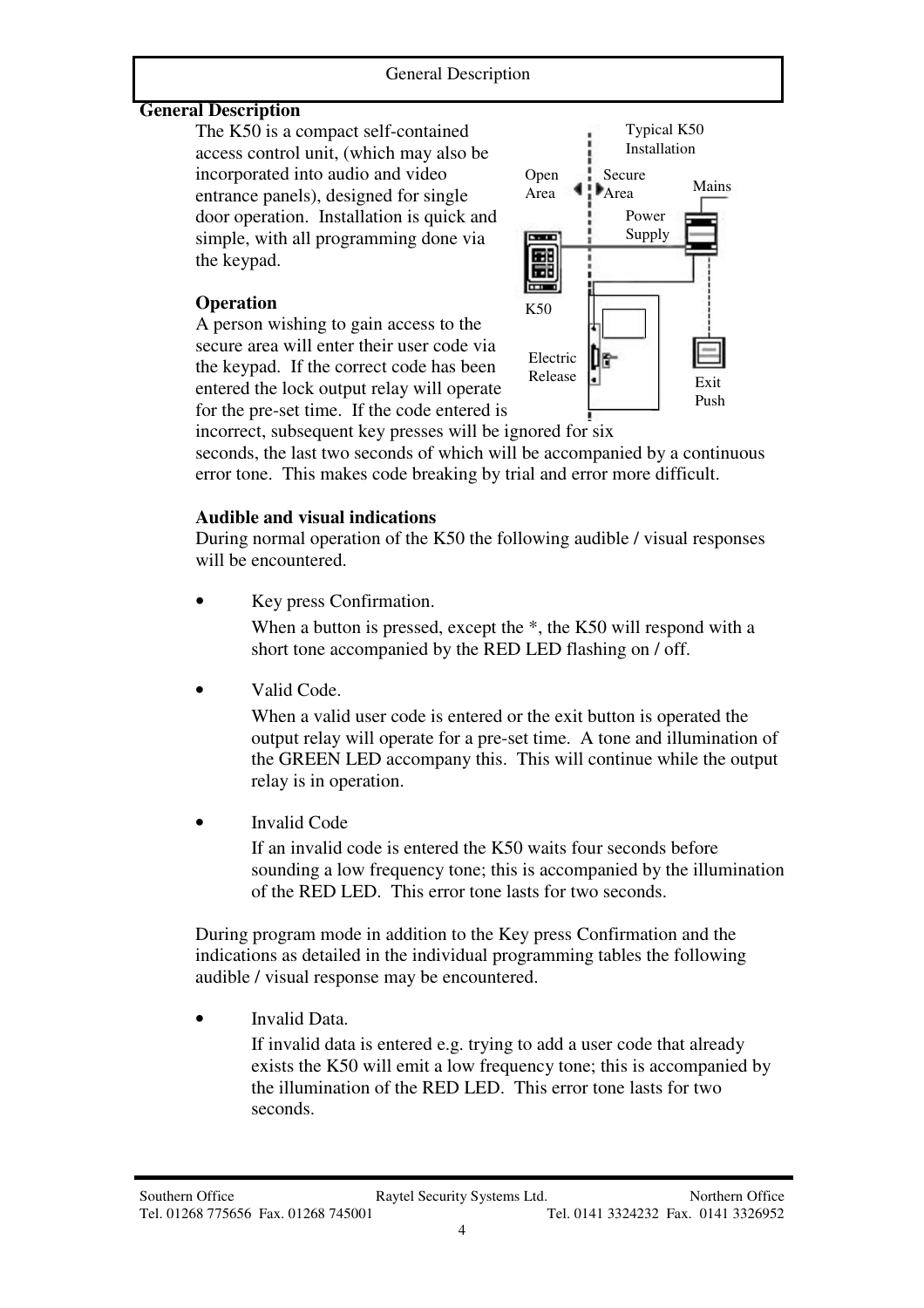#### **Additional Features**

#### **Code Entry Timer**

A delay of more than four seconds between successive key presses will register as an incorrect code, subsequent key presses will be ignored for six seconds, the last two seconds of which will be accompanied by a continuous error tone.

# **Code Capacity**

The K50 has the capacity to store up to fifty access codes of four to eight digits. The codes are stored in EPROM and therefore will be retained even if the power is removed.

### **Master Code**

The Master code is used to access all the programming features. Each unit is factory programmed with its own unique master code. This code can be found on the inside cover of this manual. For additional security it is possible to reprogram the master code. The new code should be noted in the space provided inside the front cover of this manual, which should then be kept in a restricted, secure location.

# **Timed Code Operation**

During normal operation, entering a valid code at any time will activate the door release. Optionally up to two sets of time zone markers may be programmed into the controller giving six access periods. This allows different codes to be assigned to different security levels. Please refer to the section on Access Levels and Time Zones starting on page 30 of this manual.

#### **Tamper Switch**

When the unit is installed the tamper switch lever is depressed by contact against the mounting surface. This makes a short circuit between the two tamper alarm cables (yellow and white cables in multicore). If the unit is removed, the tamper switch opens breaking the circuit between the two tamper alarm cables. This change in state may be used to operate a remote alarm if required.

#### **Timed Lock Operation**

The lock output relay operation time is adjustable between one and ninety nine seconds in one-second increments.

# **Exit Button**

A normally open push button may be fitted to give lock operation from within the secure area.

#### **Service Mode**

During service mode operation, pressing any button on the keypad will operate the lock output relay for the pre-set lock time. This option is designed for use with fail secure releases.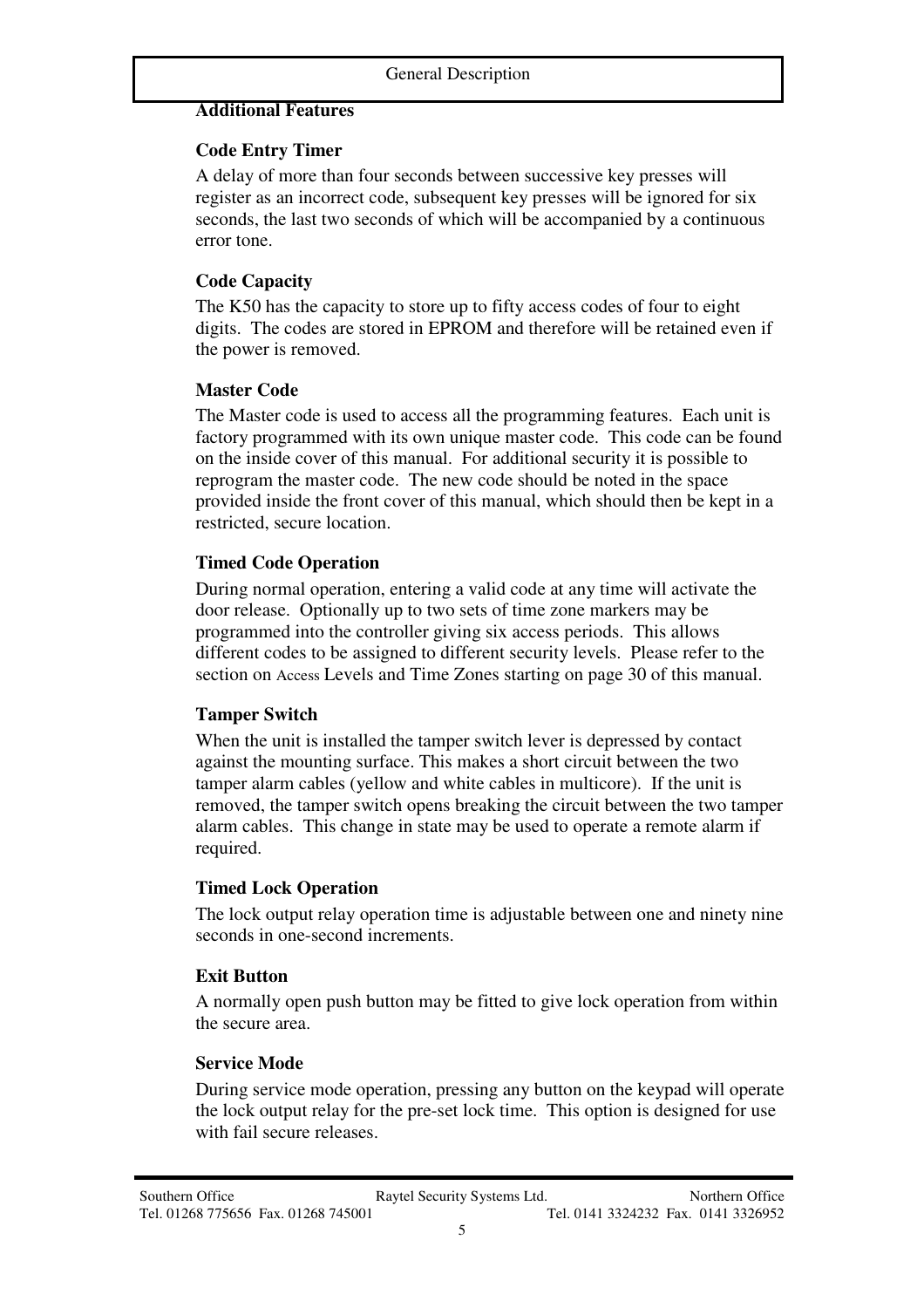# **Latch Mode**

Latch mode is used to latch the lock output relay on. This can be done manually, using the master code to turn latch mode on or off or, programmed to automatically operate during certain access periods. This option is only recommended for use with fail safe door releases.

#### **Self Test**

The unit has a self-diagnostic mode. When entered it allows the controller and keypad functions to be tested with audible and visual confirmation of the results.

#### **Master Reset**

The master reset will clear all user codes and reset all functions to their factory defaults, including the factory user code.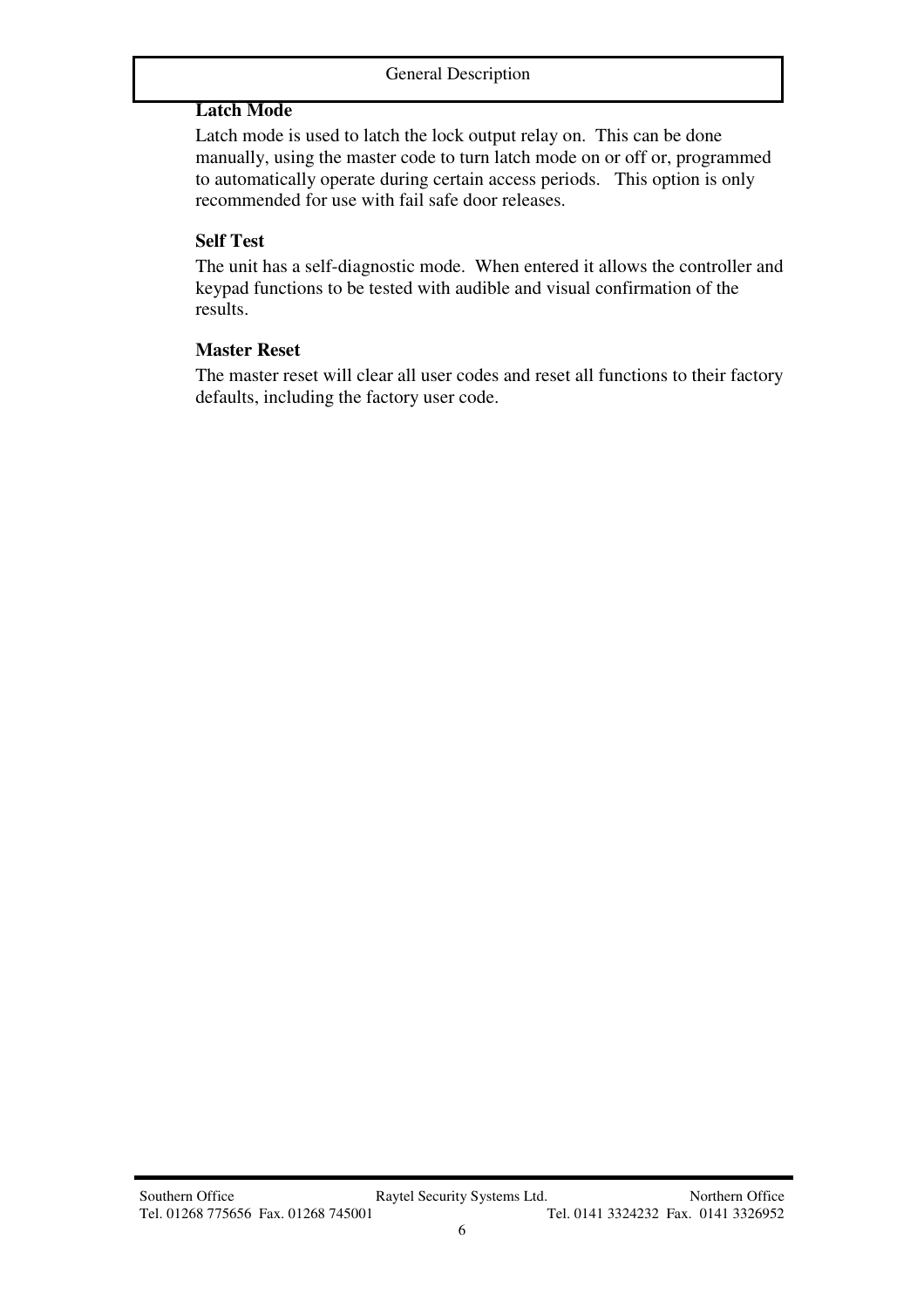#### **Installation**

#### **Control Unit**

The control unit should be securely attached to a wall adjacent to the entrance that it controls. Care should be taken to establish that the wall upon which the unit is to be mounted is of sufficient size and construction to meet the dimensions and weight of the control unit.

If any risk of flooding or free flowing water is apparent, the control unit should be fitted in a position that will provide adequate protection from the ingress of moisture.

 The control unit should be mounted at such a height, approximately 1.3 meters, 1.5 meters for integrated audio / video panels, that it can be used without undue difficulty.

#### **Sealing**

Ensure the unit is adequately sealed, using a flexible sealing compound, to prevent moisture ingress. The unit should be sealed on the top, left and right edges, the bottom edge should be left unsealed to allow for drainage and ventilation. For flush installations, ensure that the front edge of the flush box is installed level with the mounting surface such that when the front panel is fitted, it rests against this edge without gaps.

#### **Power Supply**

The K50 requires a supply of  $10 - 16V$  AC or  $10 - 28V$  DC at 100mA. This should be located on an inside wall within the secure area and supplied with 240V 50Hz AC mains. If the K50 is to function during mains failure a 12V DC supply with a battery standby facility should be used.

#### **Electric Release**

This should be fitted according to the manufacturer's instructions and comply with the relevant statutory regulations. Note that only 12V DC releases can be used if the unit is to operate during main failure. It is strongly recommended that a break glass unit be fitted on installations using fail safe releases. For installations using fail secure releases a mechanical override e.g. internal handle should be fitted.

#### **Exit Button**

This should have normally open contacts and be located within the secure area.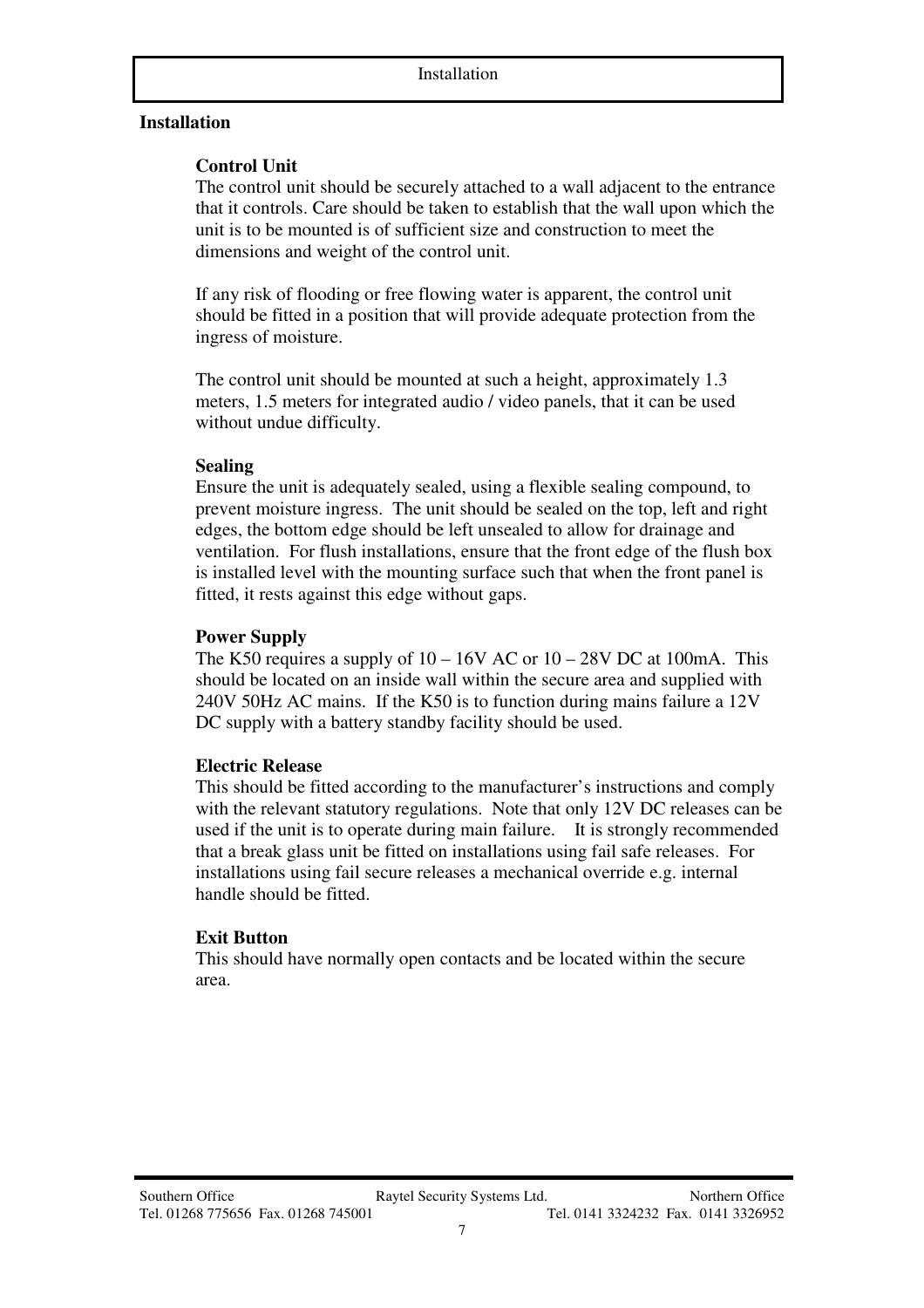#### **Cable Colour Code**

The K50 comes supplied with two meters of twelve-core cable. The following chart gives details of core usage.

| <b>Cable Colour</b>         | <b>Usage</b>                                  |
|-----------------------------|-----------------------------------------------|
| <b>Red</b>                  | Power input $+ve$                             |
| <b>Black</b>                | <b>Power Input - ve</b>                       |
| <b>Yellow &amp; White</b>   | <b>Tamper Switch Output</b>                   |
| <b>Green &amp; Blue</b>     | <b>Exit Button Input</b>                      |
| <b>Violet &amp; Brown</b>   | <b>Clean Contact Output (Common)</b>          |
| <b>Grey &amp; Turquoise</b> | <b>Clean Contact Output (Normally Closed)</b> |
| Orange & Pink               | <b>Clean Contact Output (Normally Open)</b>   |
|                             |                                               |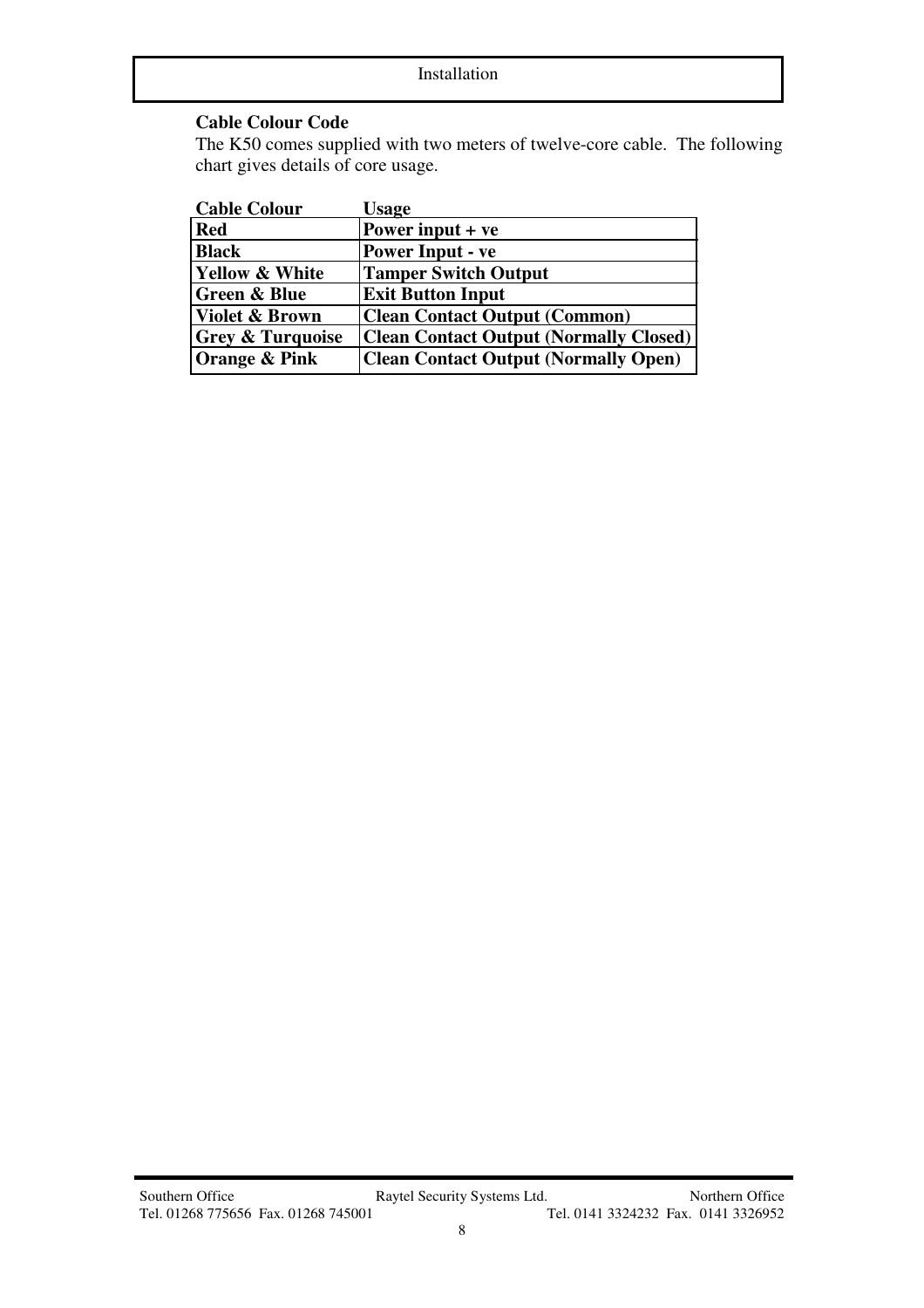#### **Wiring Schematics**



#### **Wiring for K50 using an AC supply with an AC Fail Secure release**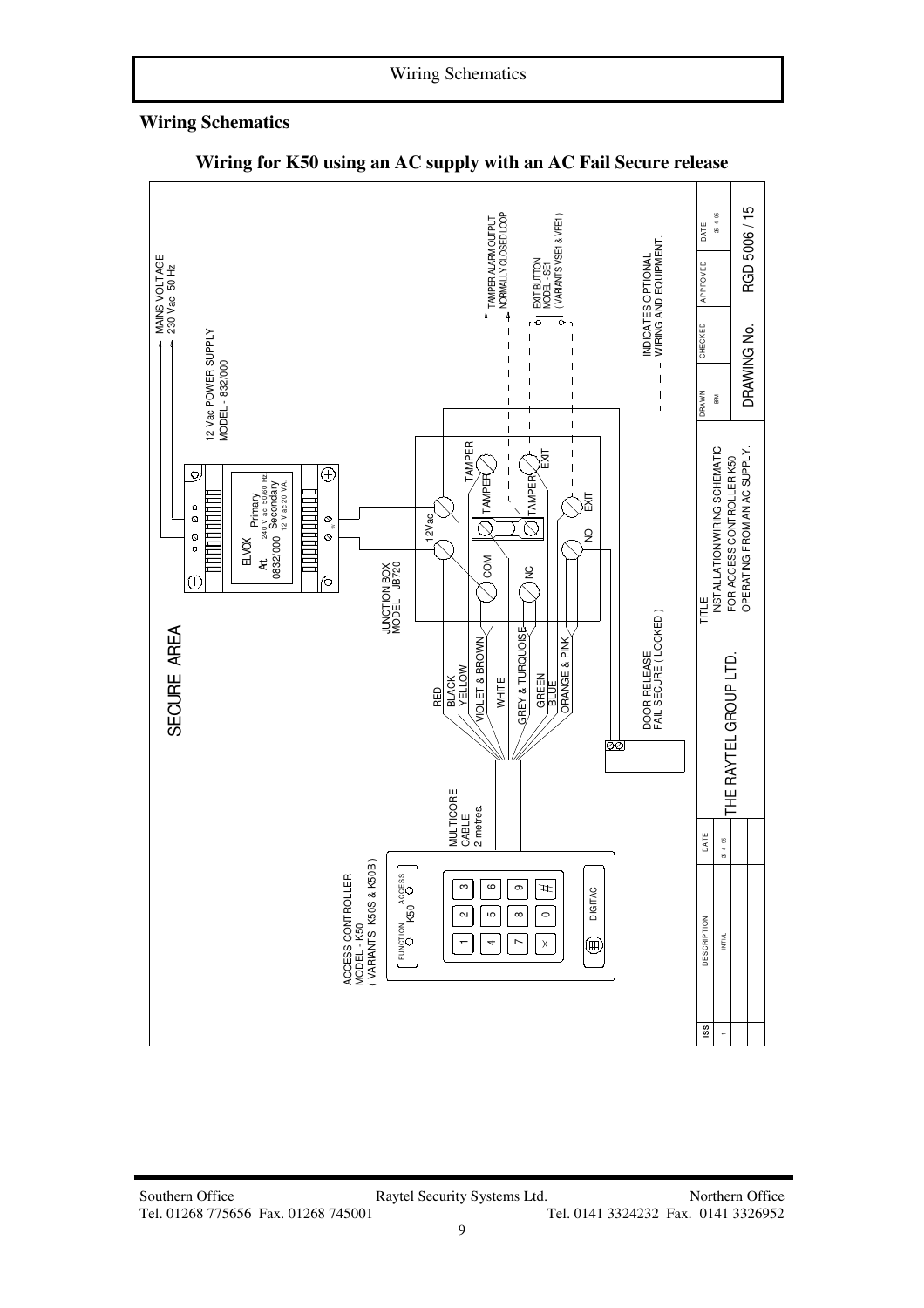

**Wiring for K50 using a DC supply and DC Fail Secure release**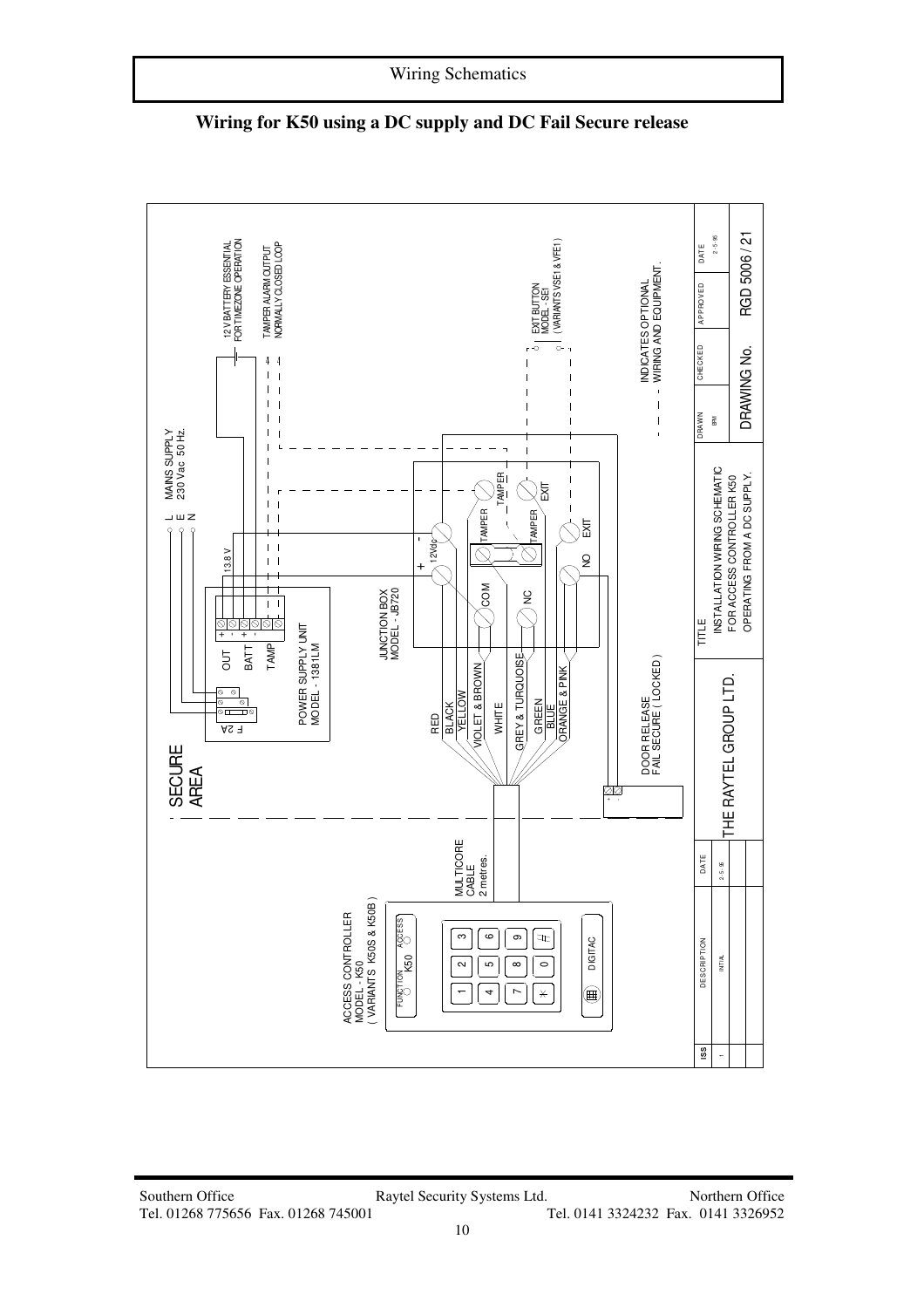

**Wiring for K50 using a DC supply and DC Fail Safe release**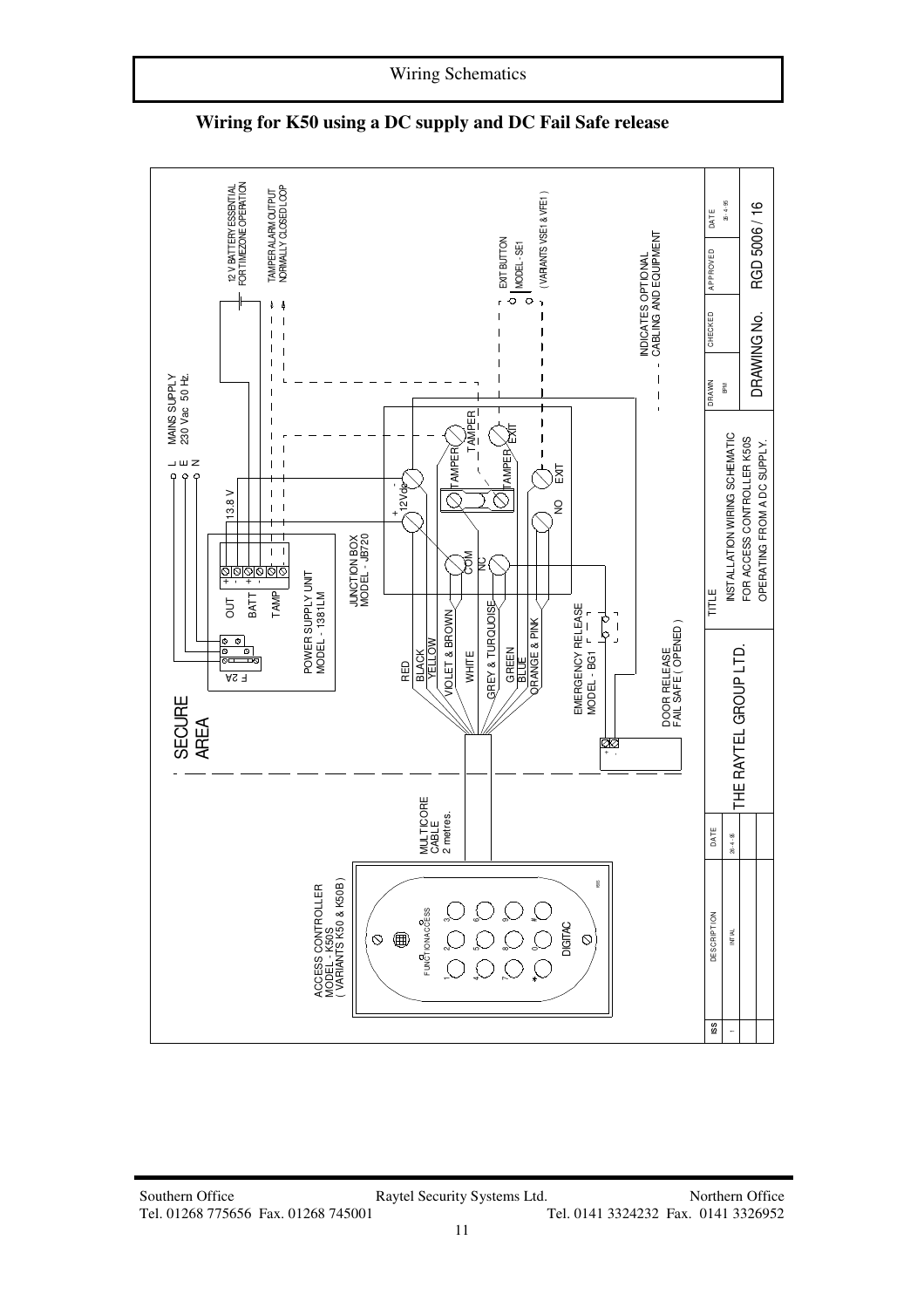

**Wiring for K50 Tamper Relay and DC Fail Safe release** 

Wiring Schematics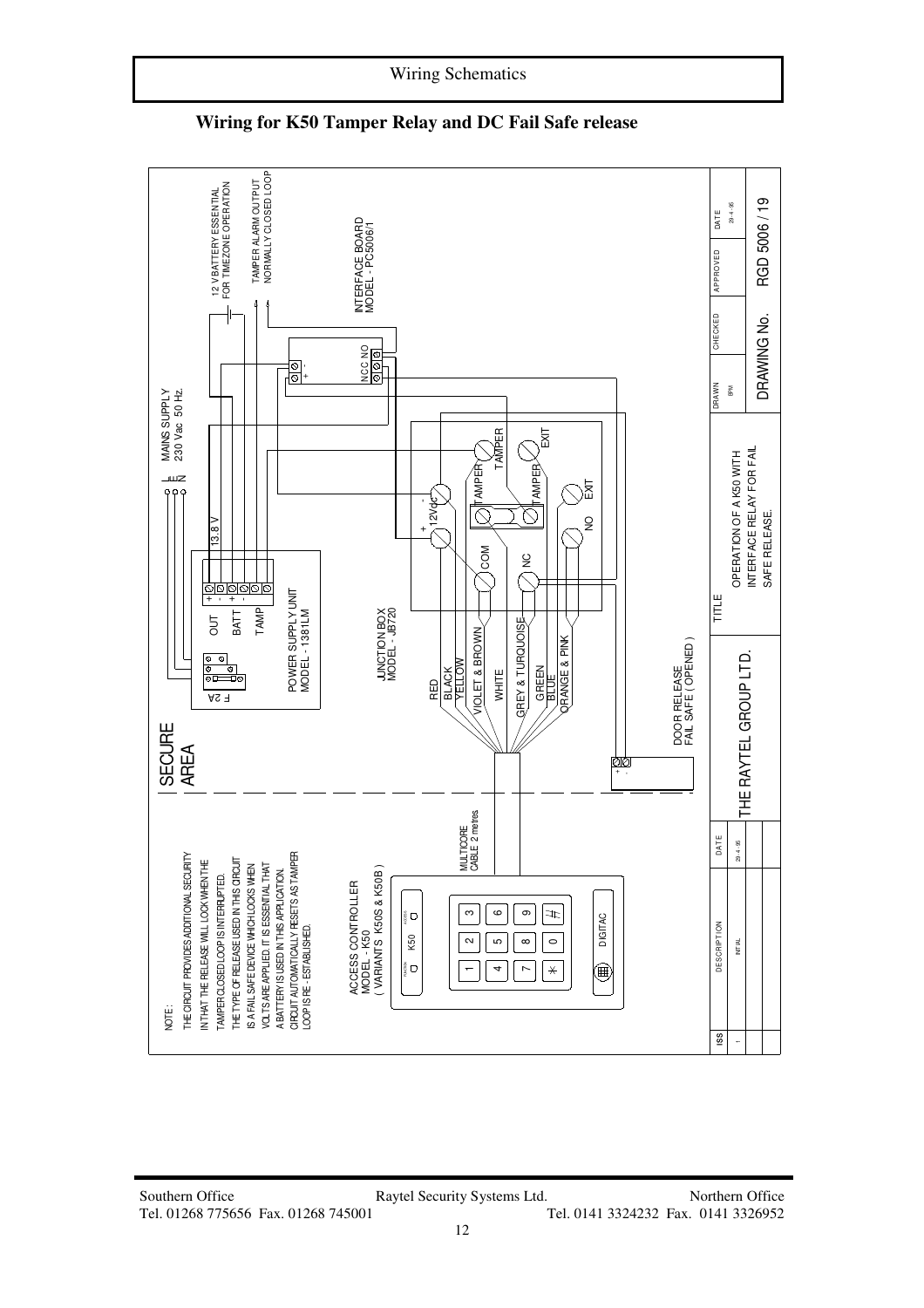

**Wiring for K50 Tamper Relay and DC Fail Secure release**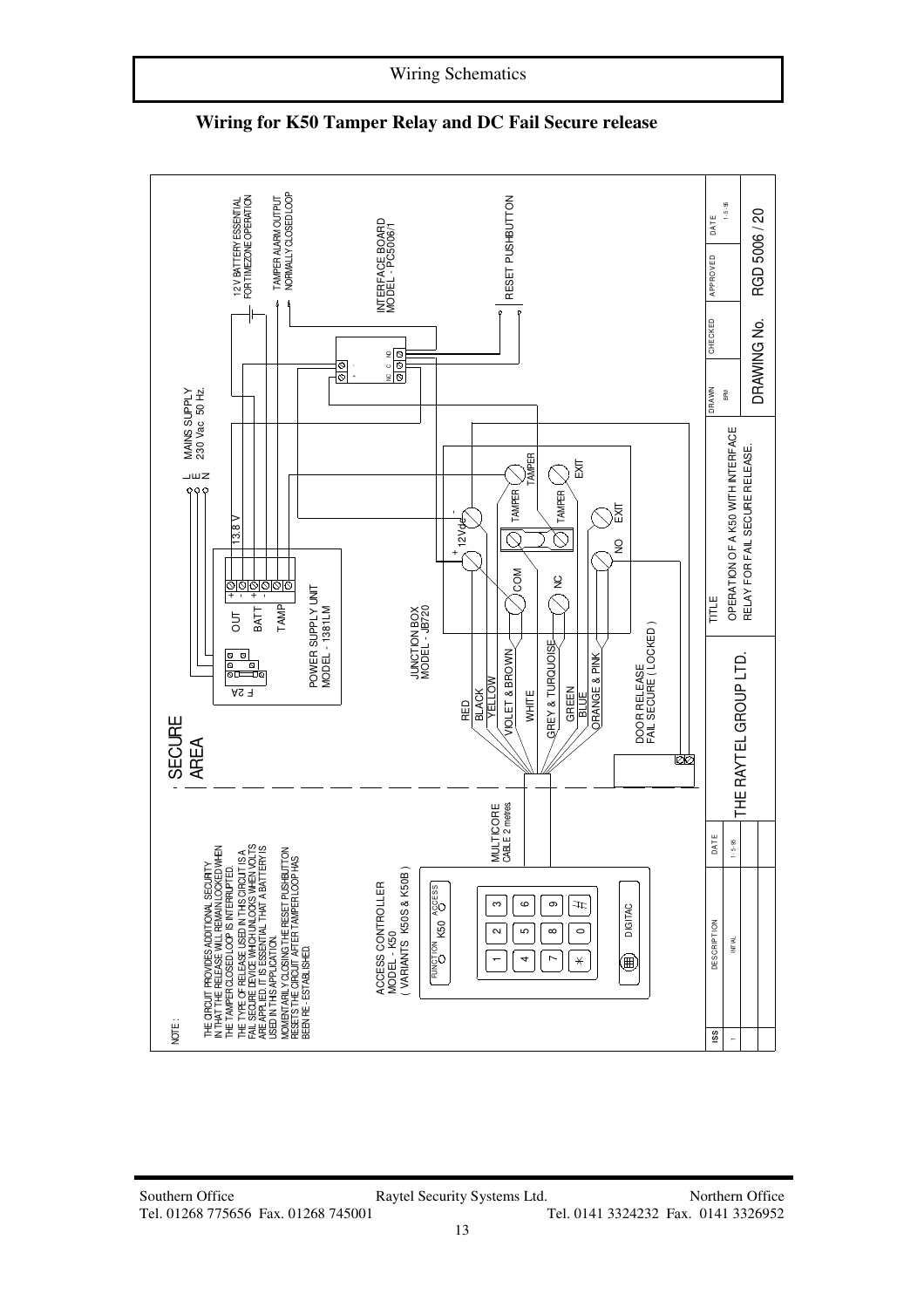

**Wiring for KA1-KA3 and AC Fail Secure release**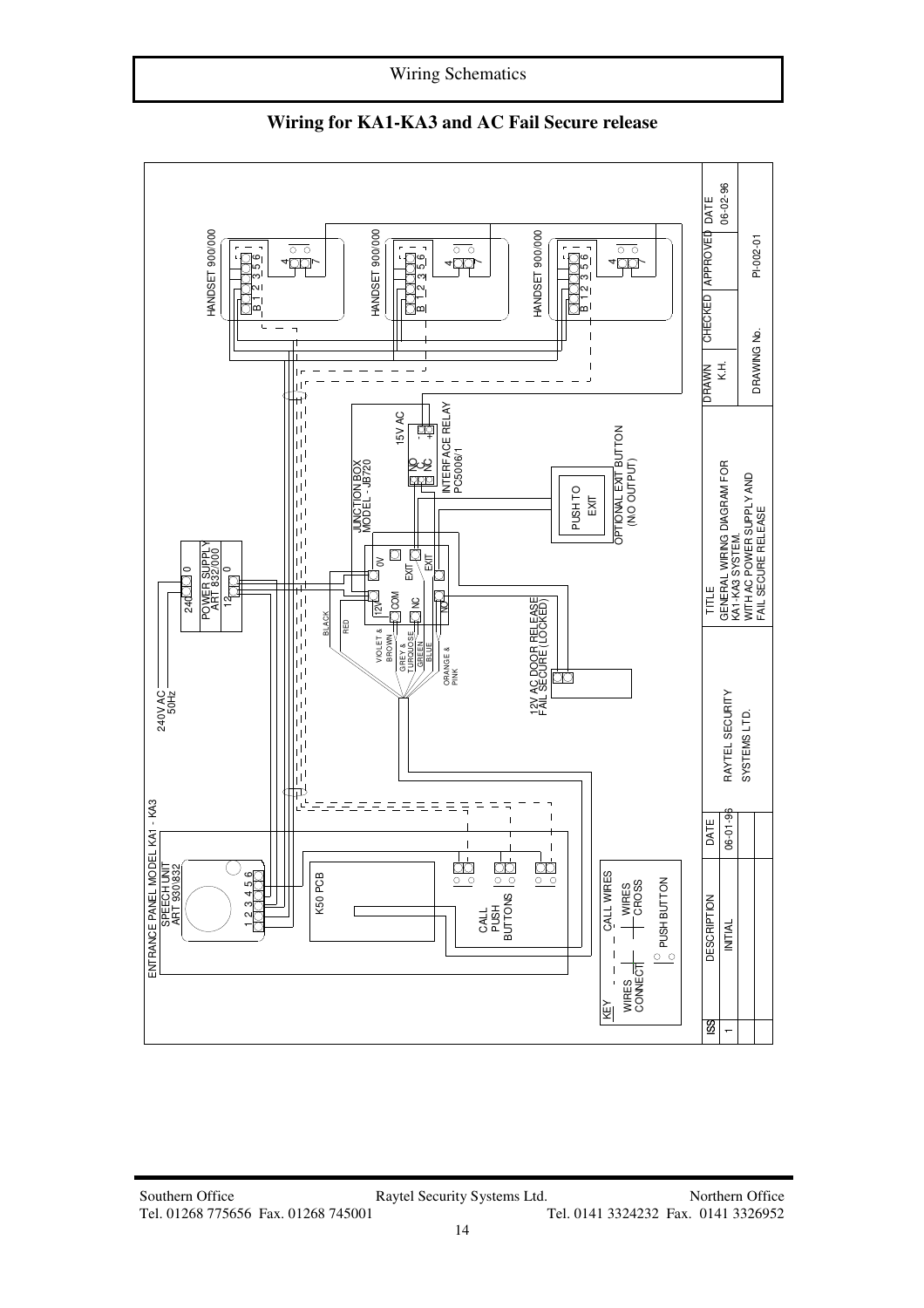

**Wiring for KA1-KA3 and Elvox Gate System**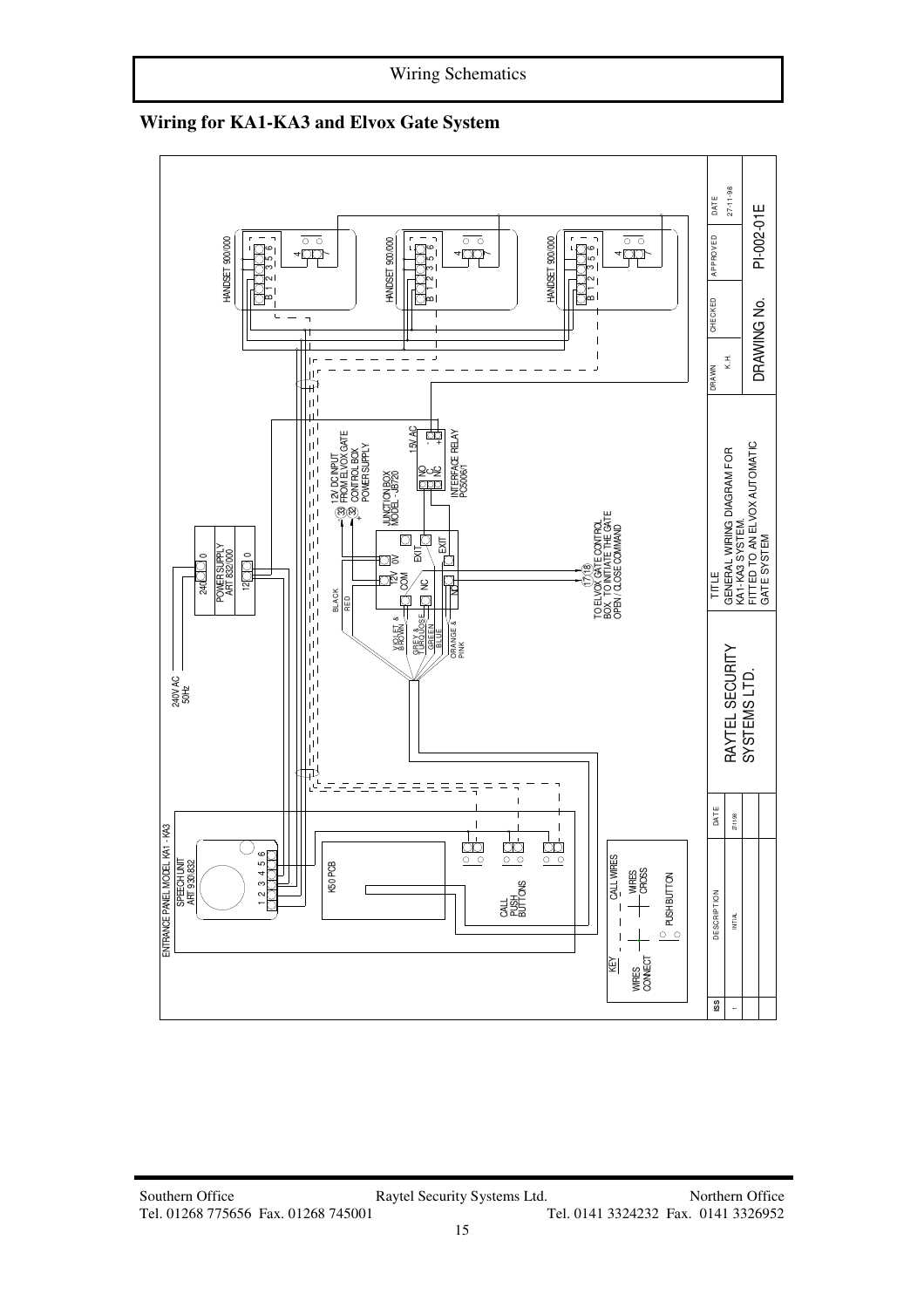Wiring Schematics



**Wiring for KA1 – KA3 with DC Fail Safe release**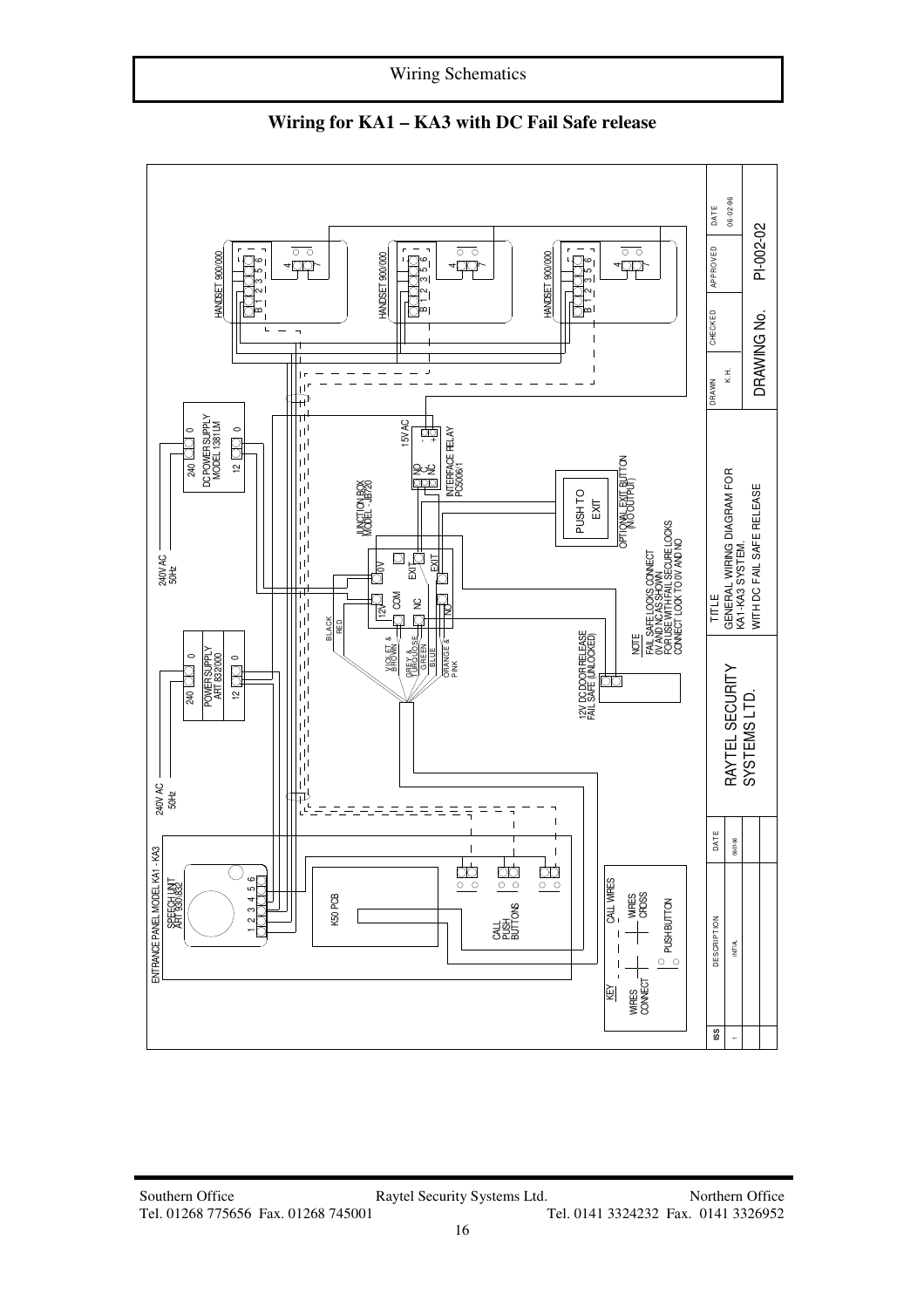

**Wiring for KV1 System and AC Fail Secure release**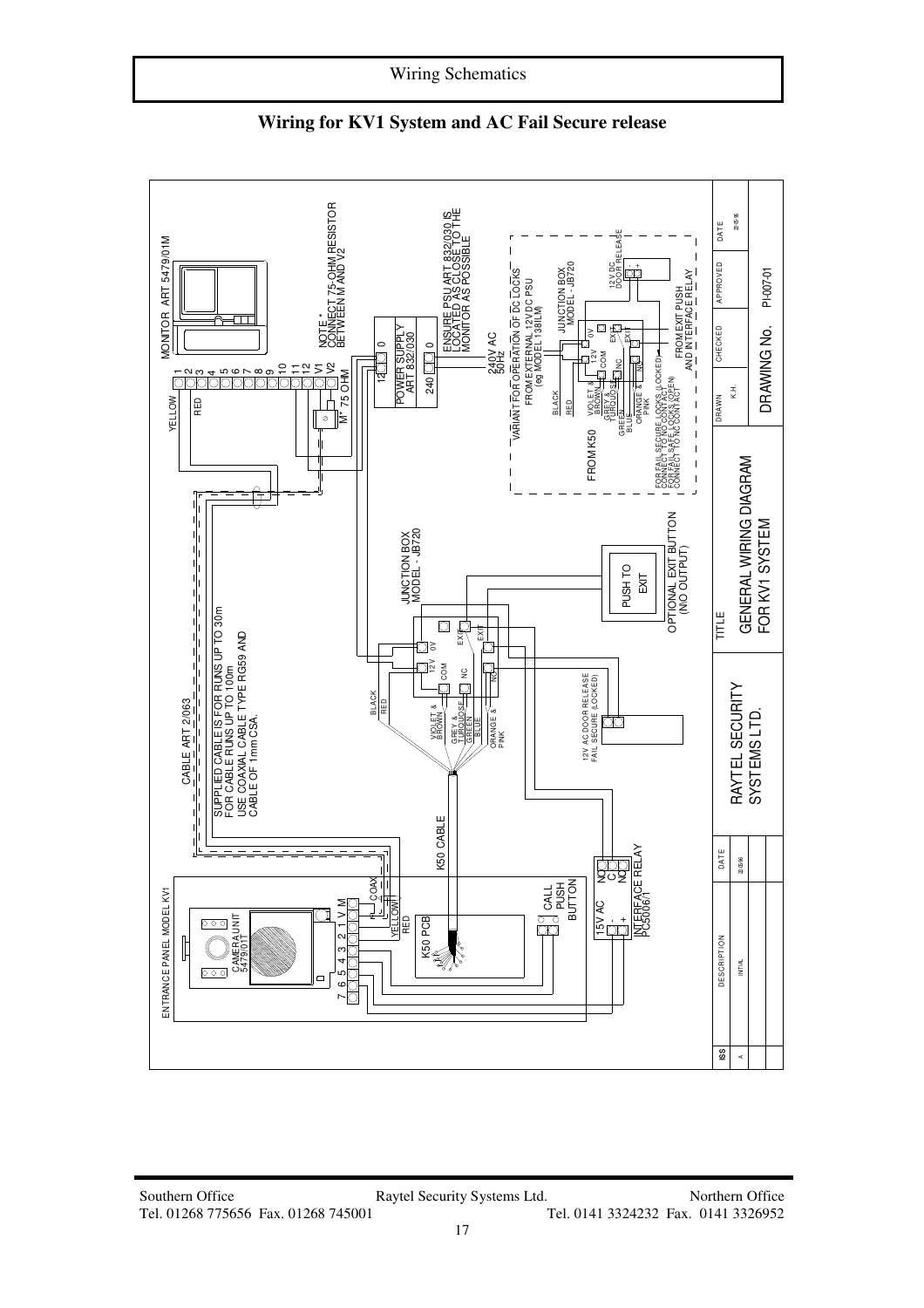



#### **Wiring for KV1 – KV3 and AC Fail Secure release**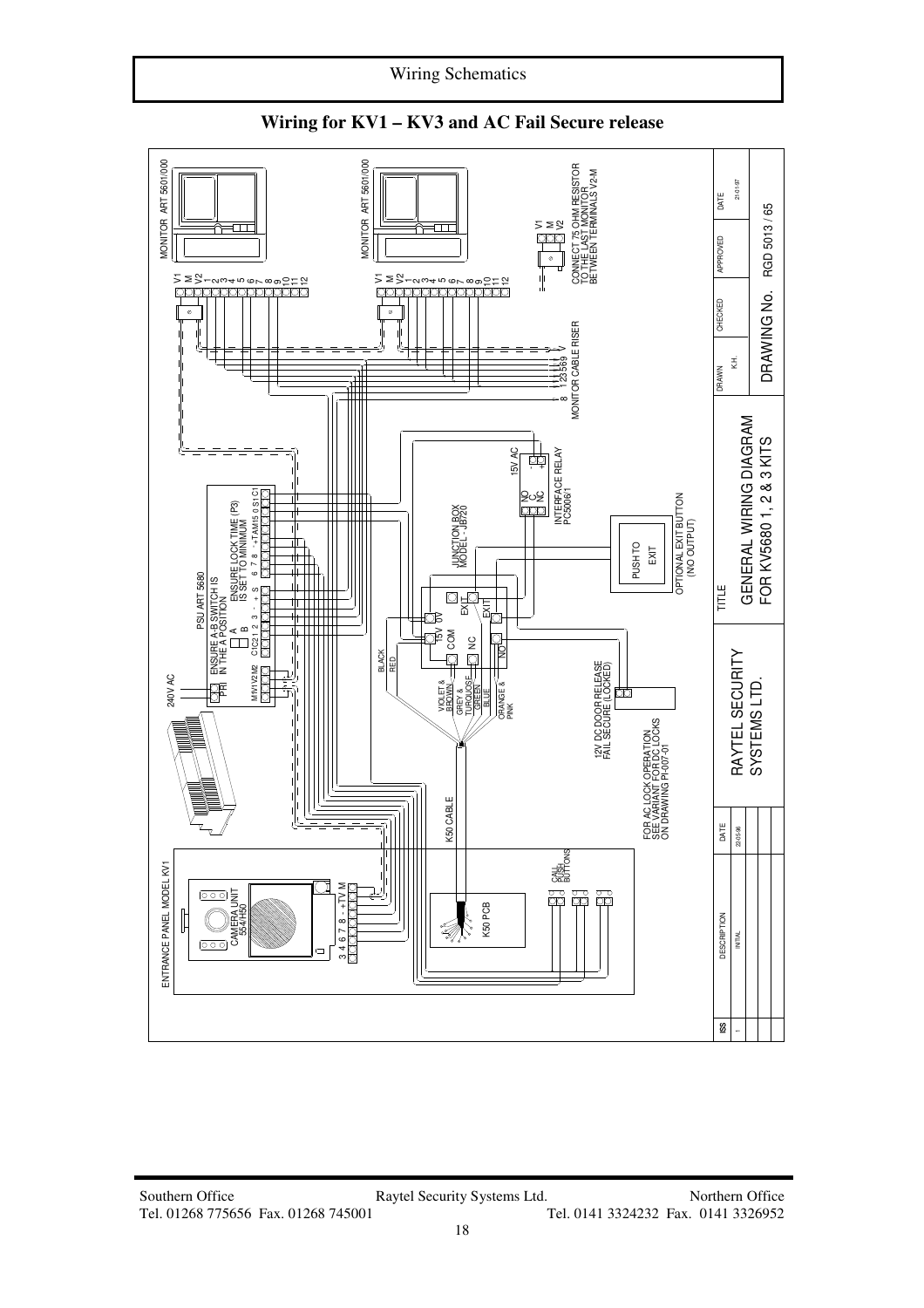### **Quick Programming Guide.**

The K50 is programmed using the keyboard. Entering the six digit Master code accesses the programming mode. The following paragraphs cover initial programming for a basic access control system. To access the more advanced features of the K50 please refer to the Advanced Programming Guide section.

#### **Programming a code**

When the K50 is delivered there are no user codes in memory. The following instructions show how to enter a single user code for standard twenty-four hour operation.

| <b>Action</b>      | <b>Indication</b>                           | <b>Notes</b>                 |
|--------------------|---------------------------------------------|------------------------------|
| Enter six Digit    |                                             | Found on the inside cover of |
| <b>Master Code</b> |                                             | this manual                  |
| Press the # key    | Red LED lights accompanied by a             | Master code accepted         |
|                    | long audible tone                           |                              |
| Press the # key    | Red LED begins to flash every $\frac{1}{2}$ | Ready to accept a user code  |
|                    | second                                      |                              |
| Enter a user code  |                                             | Code can be four to eight    |
|                    |                                             | digits in length             |
| Press the # key    | Red LED begins to flash every               | The code has been accepted   |
|                    | second                                      |                              |
| Press the # key    | Red LED steady, long audible tone,          | Exit function and return to  |
|                    | Red LED turns off                           | normal operation             |

**Ensure that there is less than four seconds delay between each key press. This prevents the Code Entry Timer from registering an invalid code.** 

#### **Deleting a code**

The following instructions show how to delete a single user code.

| <b>Action</b>                                                                       | <b>Indication</b>                                     | <b>Notes</b>                   |  |
|-------------------------------------------------------------------------------------|-------------------------------------------------------|--------------------------------|--|
| Enter six Digit                                                                     |                                                       | Found on the inside cover of   |  |
| <b>Master Code</b>                                                                  |                                                       | this manual                    |  |
| Press the # key                                                                     | Red LED lights accompanied by a<br>long audible tone  | Master code accepted           |  |
| Press 9 followed<br>by the # key                                                    | Red LED begins to flash every $\frac{1}{2}$<br>second | Delete function entered        |  |
| Enter the user                                                                      | Red LED begins to flash every                         | If the code does not exist the |  |
| code to delete                                                                      | second                                                | K50 gives a two-second         |  |
| followed by the #                                                                   |                                                       | audible tone with steady red   |  |
| key                                                                                 |                                                       | LED.                           |  |
| Press the # key                                                                     | Two long audible tones Red LED                        | The code has been deleted.     |  |
|                                                                                     | off while tone sounds.                                | Note: To escape without        |  |
|                                                                                     |                                                       | deleting the code press the *  |  |
|                                                                                     |                                                       | key instead of the # key. The  |  |
|                                                                                     |                                                       | K50 will give a two-second     |  |
|                                                                                     |                                                       | audible tone with steady red   |  |
|                                                                                     |                                                       | LED.                           |  |
| Press the * key                                                                     | Red LED steady, long audible tone,                    | Exit function and return to    |  |
|                                                                                     | Red LED turns off                                     | normal operation               |  |
| Engrupa that thoma is loss thom form seconds delay hotwoon cook hay nugge<br>TL : . |                                                       |                                |  |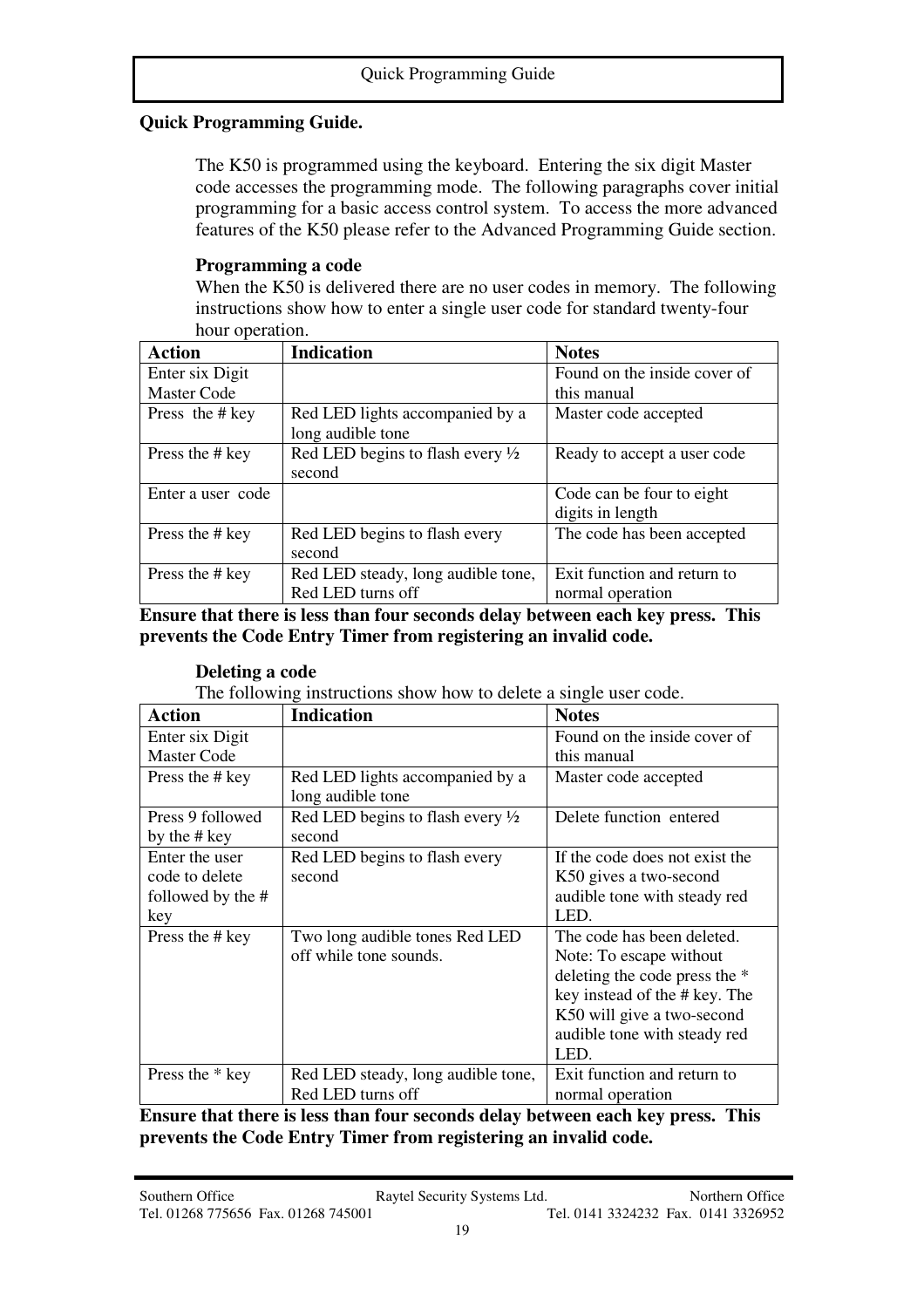### **Setting the Lock Relay Time**

The lock relay can be set to operate from one to ninety nine seconds when a valid user code is entered or the exit push button is operated. The factory setting for the relay time is four seconds. The following instructions show how to adjust this time if required.

| <b>Action</b>      | <b>Indication</b>                  | <b>Notes</b>                    |
|--------------------|------------------------------------|---------------------------------|
| Enter six Digit    |                                    | Found on the inside cover of    |
| <b>Master Code</b> |                                    | this manual                     |
| Press the # key    | Red LED lights accompanied by a    | Master code accepted            |
|                    | long audible tone                  |                                 |
| Press 1 followed   | Red LED begins to flash every 1/2  | Set relay time function entered |
| by the # key       | second                             |                                 |
| Enter the required | Relay operates for the number of   | Should the relay time require   |
| lock time          | seconds entered accompanied by     | adjusting enter the new lock    |
| $(1 - 99$ seconds) | the Red LED and Green LED lit      | time before proceeding to the   |
| followed by the #  | and an audible tone                | next step. This can be          |
| key                |                                    | repeated as often as required.  |
| Press the # key    | Two long audible tones Red LED     | The lock time has been set      |
|                    | off while tone sounds.             |                                 |
| Press the * key    | Red LED steady, long audible tone, | Exit function and return to     |
|                    | Red LED turns off                  | normal operation                |

**Ensure that there is less than four seconds delay between each key press. This prevents the Code Entry Timer from registering an invalid code.**

#### **Activating the K50 self test mode**

The K50 can test the internal functions and the operation of each button on the keypad by entering the self-test mode.

| <b>Action</b>     | <b>Indication</b>                    | <b>Notes</b>                                                                                                                                                                                                         |
|-------------------|--------------------------------------|----------------------------------------------------------------------------------------------------------------------------------------------------------------------------------------------------------------------|
| Turn off the      |                                      |                                                                                                                                                                                                                      |
| power to the K50  |                                      |                                                                                                                                                                                                                      |
| Hold down the     |                                      |                                                                                                                                                                                                                      |
| # and * keys      |                                      |                                                                                                                                                                                                                      |
| Return power to   | The Red and Green LED's will         | Ensure the $#$ and $*$ keys                                                                                                                                                                                          |
| the K50           | flash accompanied by an audible      | remain held down                                                                                                                                                                                                     |
|                   | bleep.                               |                                                                                                                                                                                                                      |
| After the fifth   | The unit commences the self-test.    | Releasing the keys before the                                                                                                                                                                                        |
| bleep Release the | See K50 test sequence for details of | fifth bleep exits to normal                                                                                                                                                                                          |
| # and * keys      | test results.                        | mode.                                                                                                                                                                                                                |
|                   |                                      | Releasing the keys between<br>the fifth and ninth bleep enters<br>self-test mode.                                                                                                                                    |
|                   |                                      | <b>WARNING:</b> If the keys are<br>not released before the tenth<br>bleep the K50 will enter<br>Master Reset this will clear all<br>the programmed codes.<br>See the Advanced<br>Programming section for<br>details. |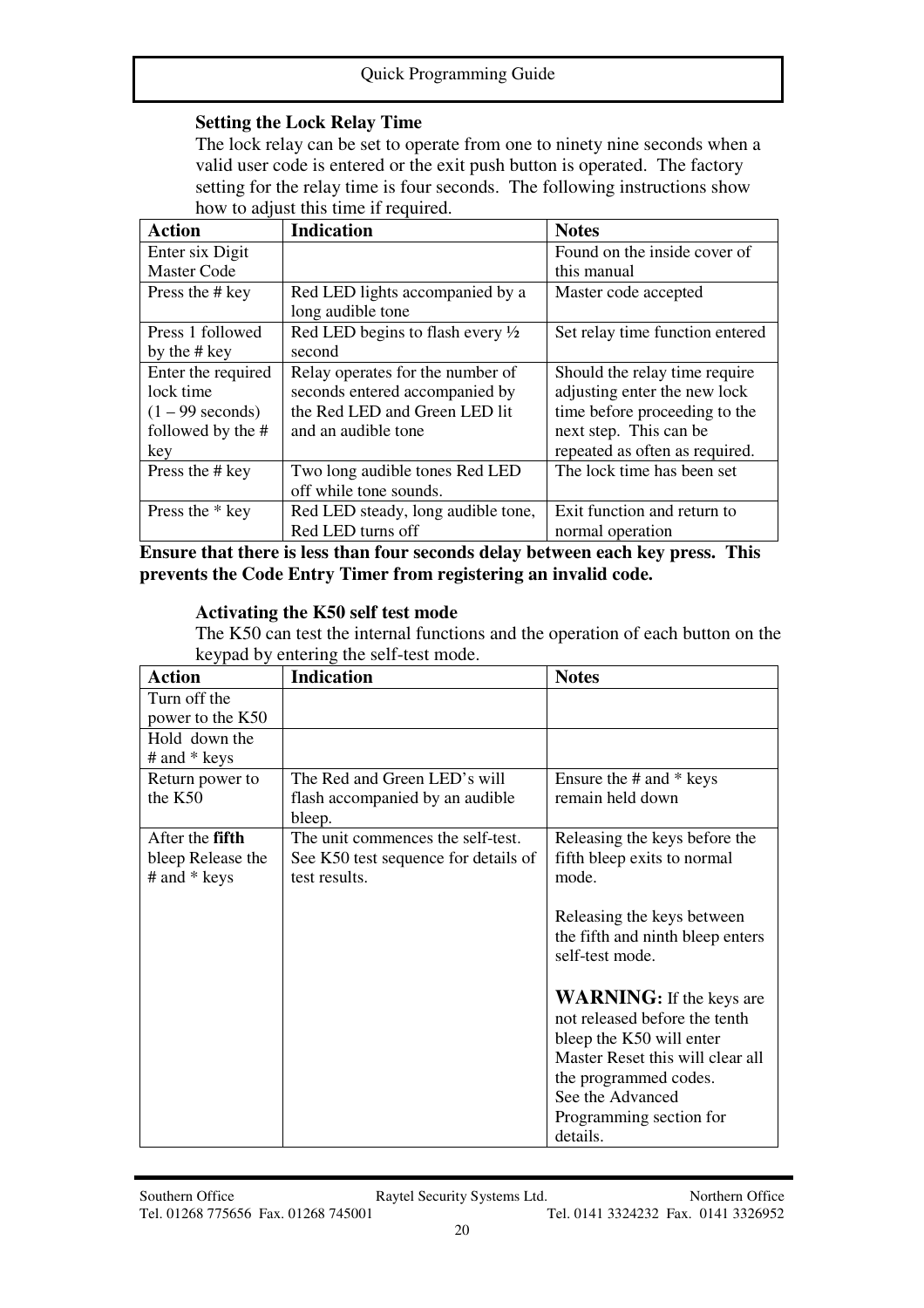# **K50 Test sequence**

After entering Self-test the K50 will run through the following sequence of tests.

- 1. Red LED flashes twice.
- 2. Green LED flashes twice.
- 3. Sounder bleeps twice.
- 4. Lock Relay operates twice.
- 5. The K50 tests internal functions. Should a fault be detected the test sequence will end and the Red and Green LED's will flash. If no faults are found the Red and Green LED will illuminate accompanied by a single audible tone.
- 6. The K50 is now ready to test the keypad. Press each keypad button in turn.
- 7. Press button 1 both LED's will flash once accompanied by an audible tone to indicate the button is functioning correctly.
- 8. Press button 2 both LED's will flash twice accompanied by an audible tone to indicate the button is functioning correctly.
- 9. Press buttons 3 to 9 both LED's will flash, for the number of times corresponding to the button pressed, accompanied by an audible tone to indicate the button is functioning correctly.
- 10. Press button 0 both LED's will flash ten times accompanied by an audible tone to indicate the button is functioning correctly.
- 11. Press button \* both LED's will flash eleven times accompanied by an audible tone to indicate the button is functioning correctly.
- 12. Press the exit button both LED's will flash twelve times accompanied by an audible tone to indicate the button is functioning correctly.
- 13. Press button # both LED's will give three long flashes accompanied by an audible tone. The unit then returns to normal mode.

A self-test can be performed at any time without affecting any programmed settings. Care should be taken however to ensure a Master reset is not performed, as this would clear all pre programmed settings.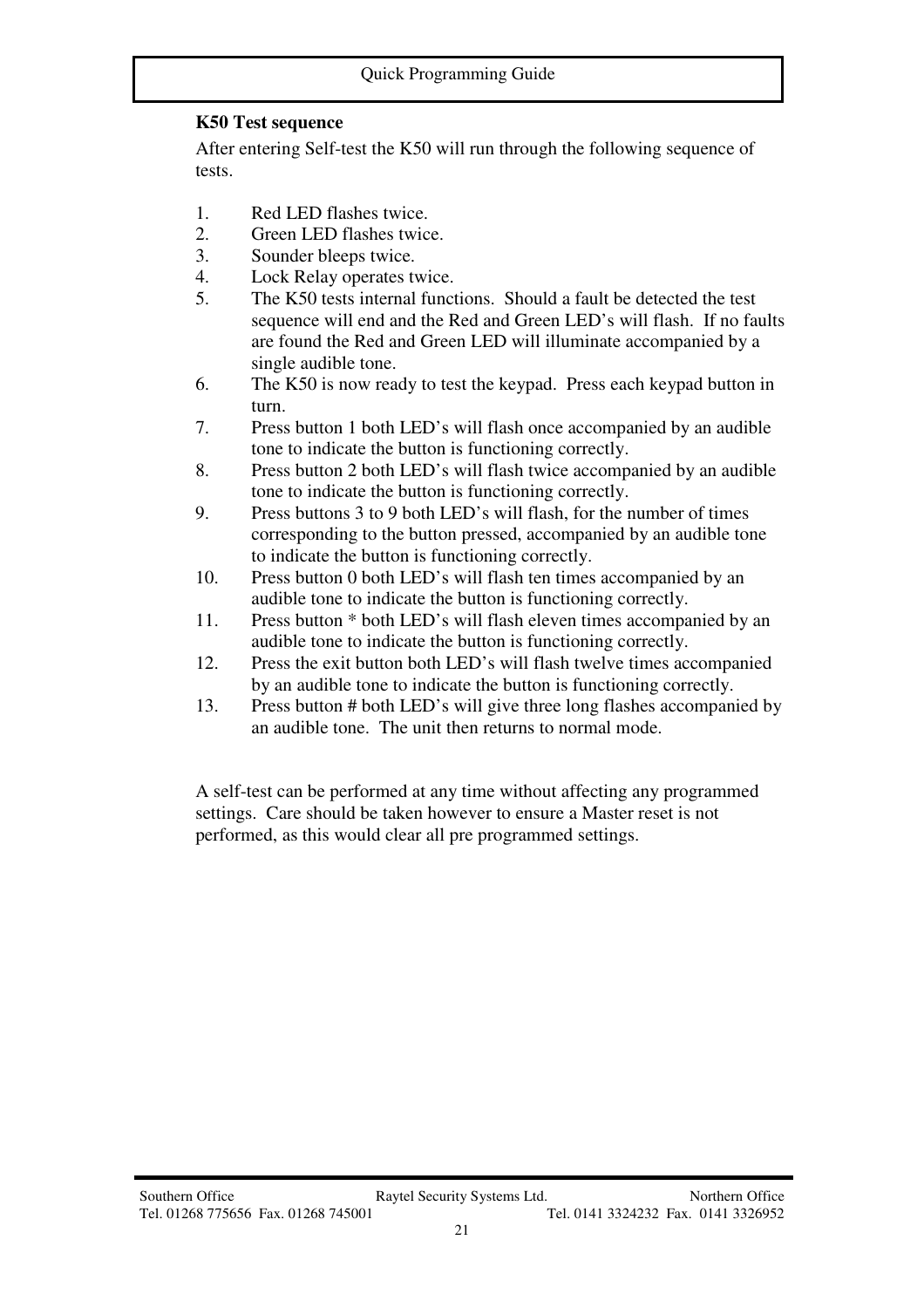# **Advanced Programming Guide.**

#### **Performing a Master Reset**

The Master Reset will perform the following tasks: -

Clear all user codes. Reinstate the Factory master code. Clear all time zone functions and settings Reset sounder operation Reset relay time to four seconds

| <b>Action</b>     | <b>Indication</b>                 | <b>Notes</b>                     |
|-------------------|-----------------------------------|----------------------------------|
| Turn off the      |                                   |                                  |
| power to the K50  |                                   |                                  |
| Hold down the     |                                   |                                  |
| $#$ and $*$ keys  |                                   |                                  |
| Return power to   | The Red and Green LED's will      | Ensure the $#$ and $*$ keys      |
| the $K50$         | flash accompanied by an audible   | remain held down                 |
|                   | bleep.                            |                                  |
| After the tenth   | The unit performs a Master Reset. | Releasing the keys before the    |
| bleep Release the |                                   | fifth bleep exits to normal      |
| $#$ and $*$ keys  |                                   | mode.                            |
|                   |                                   |                                  |
|                   |                                   | Releasing the keys between       |
|                   |                                   | the fifth and ninth bleep enters |
|                   |                                   | self-test mode. See previous     |
|                   |                                   | section for details.             |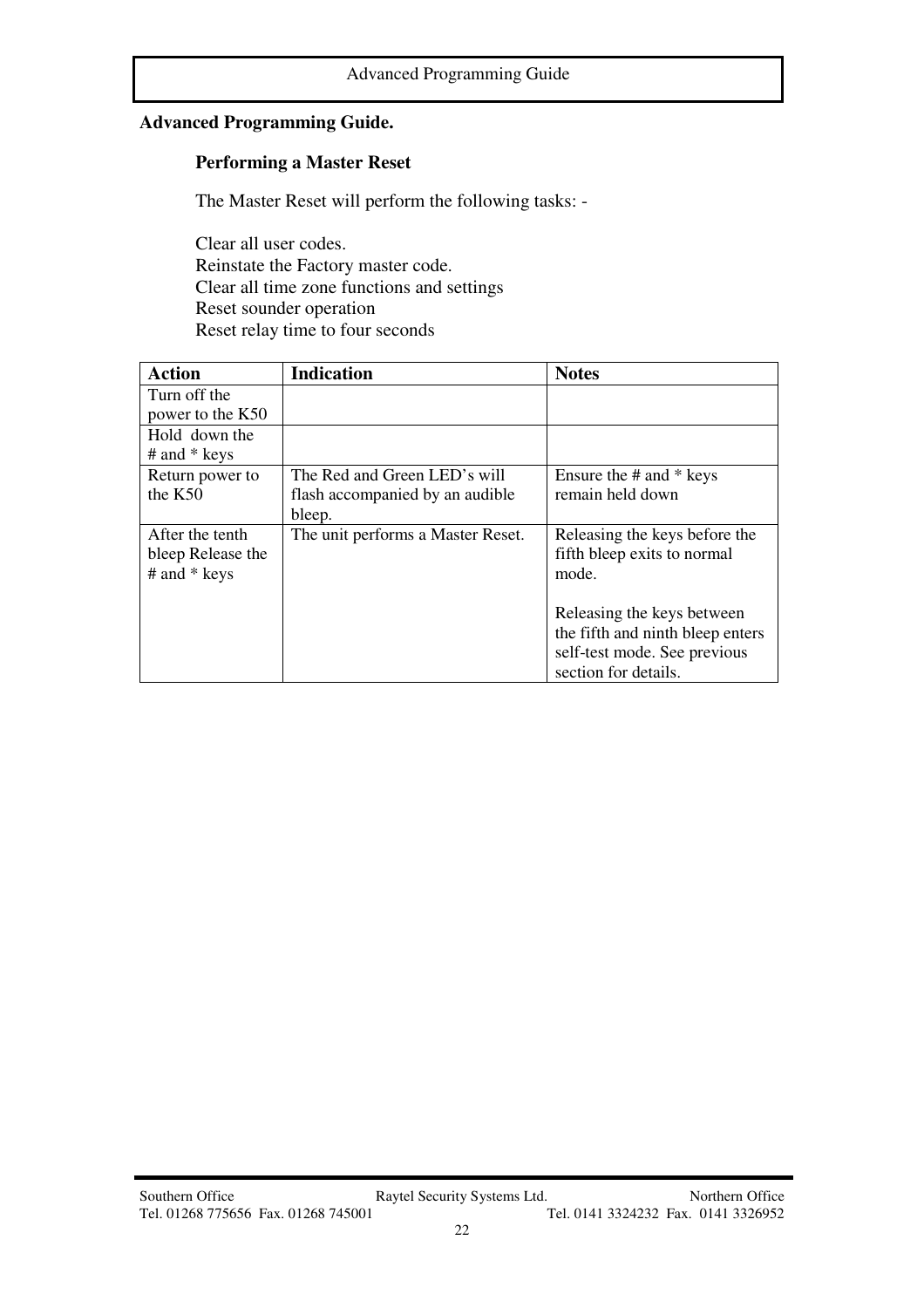# **Setting the Lock Relay Time**

The lock relay can be programmed to operate from one to ninety nine seconds when a valid user code is entered or the exit push button is operated.

When the K50 is supplied the lock relay time is set at four seconds.

| To program the Lock Relay Time |                                             |                                 |  |  |
|--------------------------------|---------------------------------------------|---------------------------------|--|--|
| <b>Action</b>                  | <b>Indication</b>                           | <b>Notes</b>                    |  |  |
| Enter six Digit                |                                             | Found on the inside cover of    |  |  |
| <b>Master Code</b>             |                                             | this manual                     |  |  |
| Press the # key                | Red LED lights accompanied by a             | Master code accepted            |  |  |
|                                | long audible tone                           |                                 |  |  |
| Press 1 followed               | Red LED begins to flash every $\frac{1}{2}$ | Set relay time function entered |  |  |
| by the # key                   | second                                      |                                 |  |  |
| Enter the required             | Relay operates for the number of            | Should the relay time require   |  |  |
| lock time                      | seconds entered accompanied by              | adjusting enter the new lock    |  |  |
| $(1 - 99$ seconds)             | the Red LED and Green LED lit               | time before proceeding to the   |  |  |
| followed by the #              | and an audible tone                         | next step. This can be          |  |  |
| key                            |                                             | repeated as often as required.  |  |  |
| Press the # key                | Two long audible tones Red LED              | The lock time has been set      |  |  |
|                                | off while tone sounds.                      |                                 |  |  |
| Press the * key                | Red LED steady, long audible tone,          | Exit function and return to     |  |  |
|                                | Red LED turns off                           | normal operation                |  |  |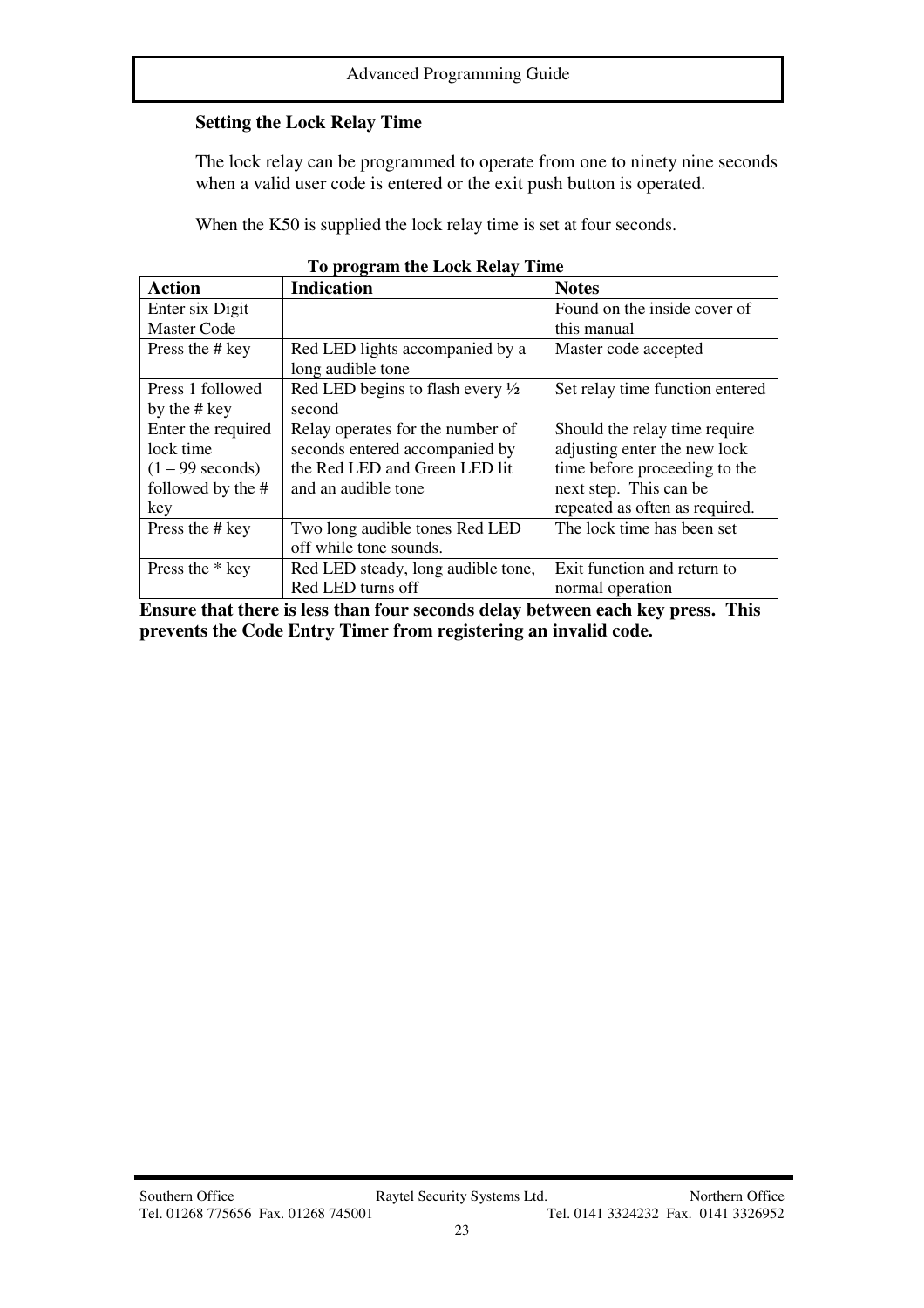# **Installing User Codes**

The K50 can be programmed with a maximum of fifty user codes of four to eight digits in length. These user codes can be programmed to operate in twenty four hour mode, assigned to one of the five timed access periods, service mode or latch mode.

User codes assigned to access periods 1 to 5 will not function until the clock and time periods have been set. (See Setting the clock, page 25, and Programming time zones, page 30, for details of how to do this.) User codes assigned to access period 6 are used to enter Service Mode. User codes assigned to access period 7 are used to enter Latch Mode.

When the K50 is delivered there are no user codes in memory.

**Note:** If the first four digits of the code being entered is the same as an existing code then the new code will overwrite the existing code.

| <b>Action</b>      | <b>Indication</b>                           | <b>Notes</b>                    |
|--------------------|---------------------------------------------|---------------------------------|
| Enter six Digit    |                                             | Found on the inside cover of    |
| <b>Master Code</b> |                                             | this manual                     |
| Press the # key    | Red LED lights accompanied by a             | Master code accepted            |
|                    | long audible tone                           |                                 |
| Press 2 followed   | Red LED begins to flash every $\frac{1}{2}$ | Ready to install code           |
| by the # key       | second                                      |                                 |
| Enter the User     |                                             | Code can be four to eight       |
| Code               |                                             | digits in length                |
| Press the # key    | Red LED flashes every second                | The code has been accepted      |
| Press the # key    | Red LED flashes twice                       | 1 to 5 are timed access periods |
| for 24 hour        | accompanied by a long audible tone          | See Programming time            |
| operation          |                                             | zones, page 30, for details.    |
| <b>Or</b>          |                                             |                                 |
| For Timed          |                                             | 6 is service mode, see page 26  |
| operation press    |                                             | for details of use.             |
| key 1-7 followed   |                                             |                                 |
| by the # key       |                                             | 7 is latch mode, see page 27    |
|                    |                                             | for details of use.             |
| To add additional  | Red LED steady, long audible tone,          | Exit function and return to     |
| codes repeat       | Red LED turns off                           | normal operation                |
| instructions from  |                                             |                                 |
| highlighted        |                                             |                                 |
| section inclusive. |                                             |                                 |
| <b>OR</b>          |                                             |                                 |
| Press the * key to |                                             |                                 |
| exit programming   |                                             |                                 |
| mode.              |                                             |                                 |

 **To Install Codes**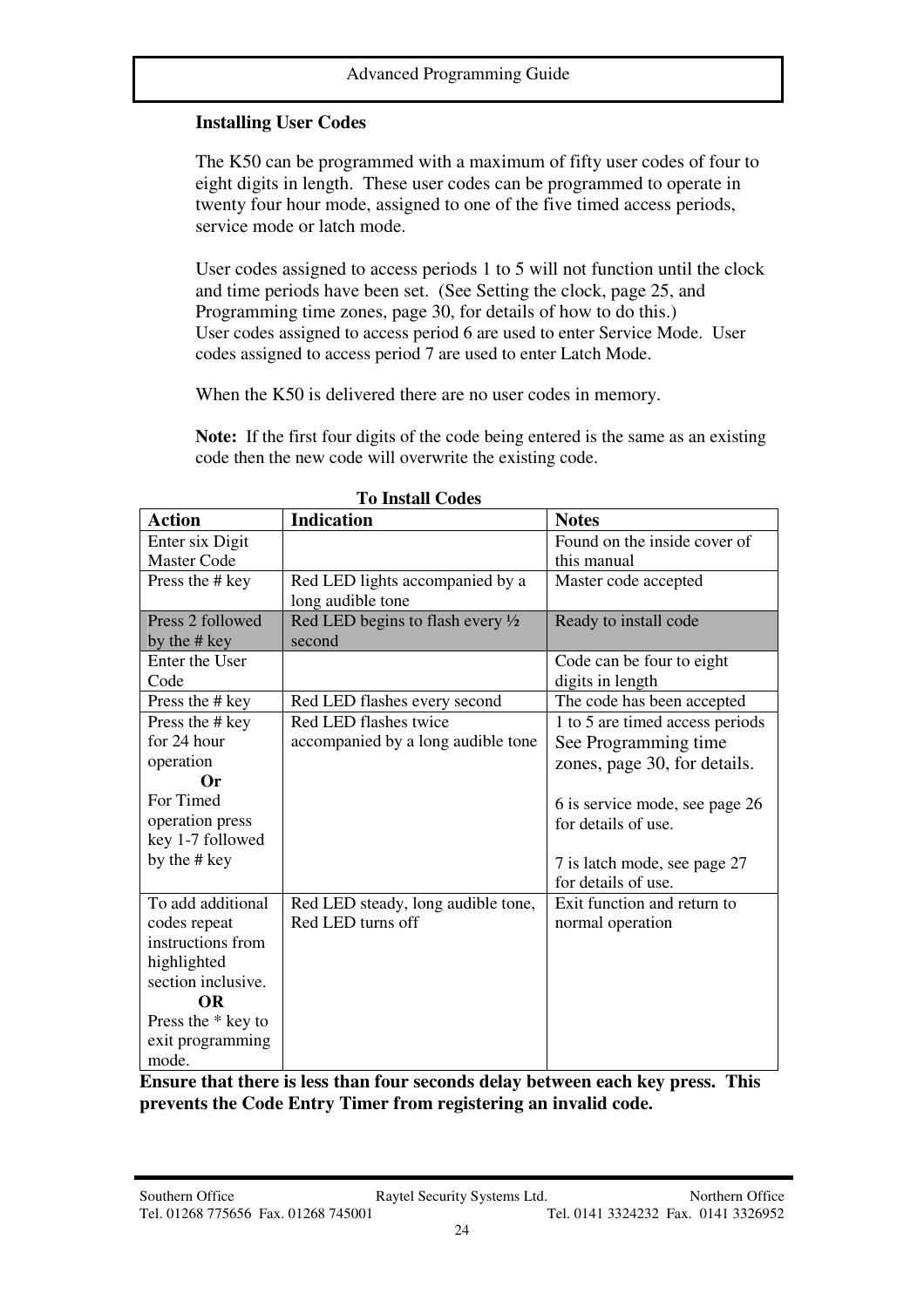### **Setting the Clock**

The clock must be set to enable the time zone facility. (See Programming time zones, page 30 and Installing a user code, page 24 for details of how to set time zones and assign user codes.)

When the K50 is delivered the clock is disabled (set to 00hr 00min). After programming, should it be desirable, the clock can be disabled by setting the clock time to 00hr 00min, this has the effect of stopping the clock and disabling all time zone operations.

#### **Note: The K50 clock is not battery backed. If time zone operation is to be maintained in the event of mains failure a 12V DC supply with a battery standby facility should be used.**

If a power failure occurs after the clock has been set, when the power is restored the K50 will bleep three times to indicate the time may require resetting. This will be repeated every minute until the time is reprogrammed or the clock function is disabled by setting the clock time to 00hr 00min.

| <b>Action</b>      | <b>Indication</b><br><b>Notes</b>           |                             |  |  |  |
|--------------------|---------------------------------------------|-----------------------------|--|--|--|
| Enter six Digit    | Found on the inside cover of                |                             |  |  |  |
| <b>Master Code</b> |                                             | this manual                 |  |  |  |
| Press the # key    | Red LED lights accompanied by a             | Master code accepted        |  |  |  |
|                    | long audible tone                           |                             |  |  |  |
| Press 3 followed   | Red LED begins to flash every $\frac{1}{2}$ | Ready to Set the time       |  |  |  |
| by the # key       | second                                      |                             |  |  |  |
| Enter the correct  |                                             | Time is to be entered using |  |  |  |
| time               |                                             | 24hr format. E.g. 9.30 AM   |  |  |  |
|                    |                                             | would be entered 0930 while |  |  |  |
|                    |                                             | 9.30 PM would be entered    |  |  |  |
|                    |                                             | 2130.                       |  |  |  |
| Press the # key    | Red LED flashes every second                | The time has been accepted  |  |  |  |
| Press the # key    | Red LED flashes twice                       | The time has been set       |  |  |  |
|                    | accompanied by a long audible tone          |                             |  |  |  |
| Press the * key    | Red LED steady, long audible tone,          | Exit function and return to |  |  |  |
|                    | Red LED turns off                           | normal operation            |  |  |  |

 **To Set the Time**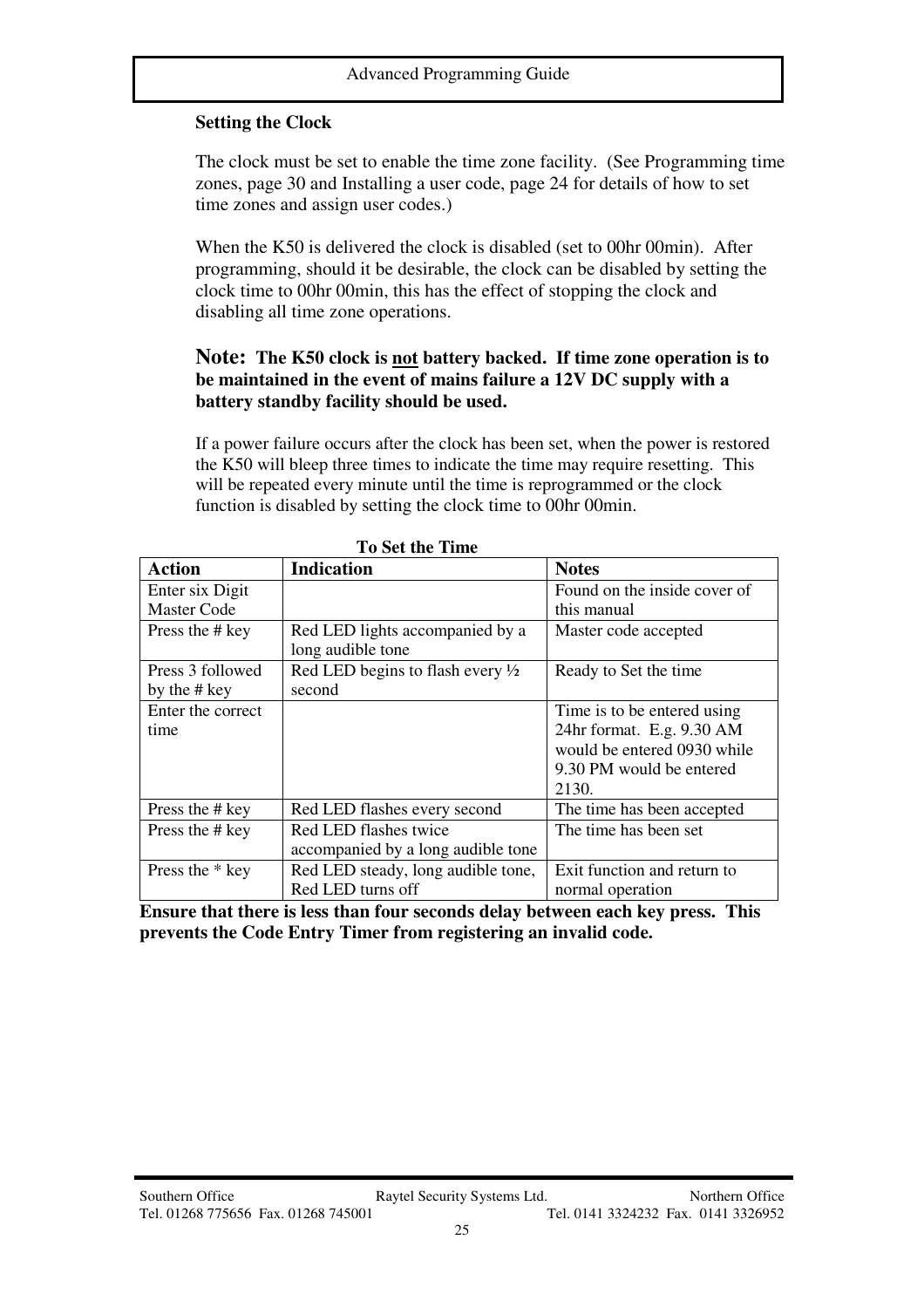# **Setting Service Mode**

When the K50 is in service mode, pressing any button on the keypad will operate the lock output relay for the pre-set lock time. Service mode can be activated by entering a user code that has been assigned to access period 6 (see Installing a User Code, page 24), manually entered or set to operate automatically by allocating to an access period.

When the K50 is delivered, service mode is disabled.

**Note:** Service mode and Latch mode cannot be programmed to the same access period at the same time. When Service or Latch mode is assigned to an access period it overwrites any previously installed mode.

| <b>Action</b>      | <b>Indication</b>                           | <b>Notes</b>                 |  |  |
|--------------------|---------------------------------------------|------------------------------|--|--|
| Enter six Digit    |                                             | Found on the inside cover of |  |  |
| <b>Master Code</b> |                                             | this manual                  |  |  |
| Press the # key    | Red LED lights accompanied by a             | Master code accepted         |  |  |
|                    | long audible tone                           |                              |  |  |
| Press 4 followed   | Red LED begins to flash every $\frac{1}{2}$ | Ready to enter service mode  |  |  |
| by the $#$ key     | second                                      |                              |  |  |
| Press the # key    | Red LED flashes off twice                   | The K50 exits programming    |  |  |
|                    | accompanied by two long tones and           | mode and enters Service      |  |  |
|                    | green LED turns on for one second.          | Mode.                        |  |  |

**To Enter Service Mode Manually** 

# **To exit Service mode**

Press and hold the \* and # keys together, the red LED will flash accompanied by a short tone, the relay will operate for the pre-set time. The keys should not be released until the relay time ends. **Note:** This will disable all programmed timed service operations and therefore should not be used to reset a timed operation.

| Action             | <b>Indication</b>                                    | <b>Notes</b>                   |  |  |
|--------------------|------------------------------------------------------|--------------------------------|--|--|
| Enter six Digit    |                                                      | Found on the inside cover of   |  |  |
| <b>Master Code</b> |                                                      | this manual                    |  |  |
| Press the # key    | Red LED lights accompanied by a<br>long audible tone | Master code accepted           |  |  |
| Press 4 followed   | Red LED begins to flash every $\frac{1}{2}$          | Ready to enter service mode    |  |  |
| by the # key       | second                                               |                                |  |  |
| Enter the access   | Red LED flashes every second                         | Service mode has been          |  |  |
| period number      |                                                      | allocated. Note: access period |  |  |
| $(0 - 5)$ followed |                                                      | 0 is used to disable all       |  |  |
| by the # key       |                                                      | programmed timed service       |  |  |
|                    |                                                      | operations                     |  |  |
| Press the # key    | Red LED flashes twice                                | Service mode has been set      |  |  |
|                    | accompanied by a long audible tone                   |                                |  |  |
| Press the * key    | Red LED steady, long audible tone,                   | Exit function and return to    |  |  |
|                    | Red LED turns off                                    | normal operation               |  |  |

**To Set Service Mode for timed operation**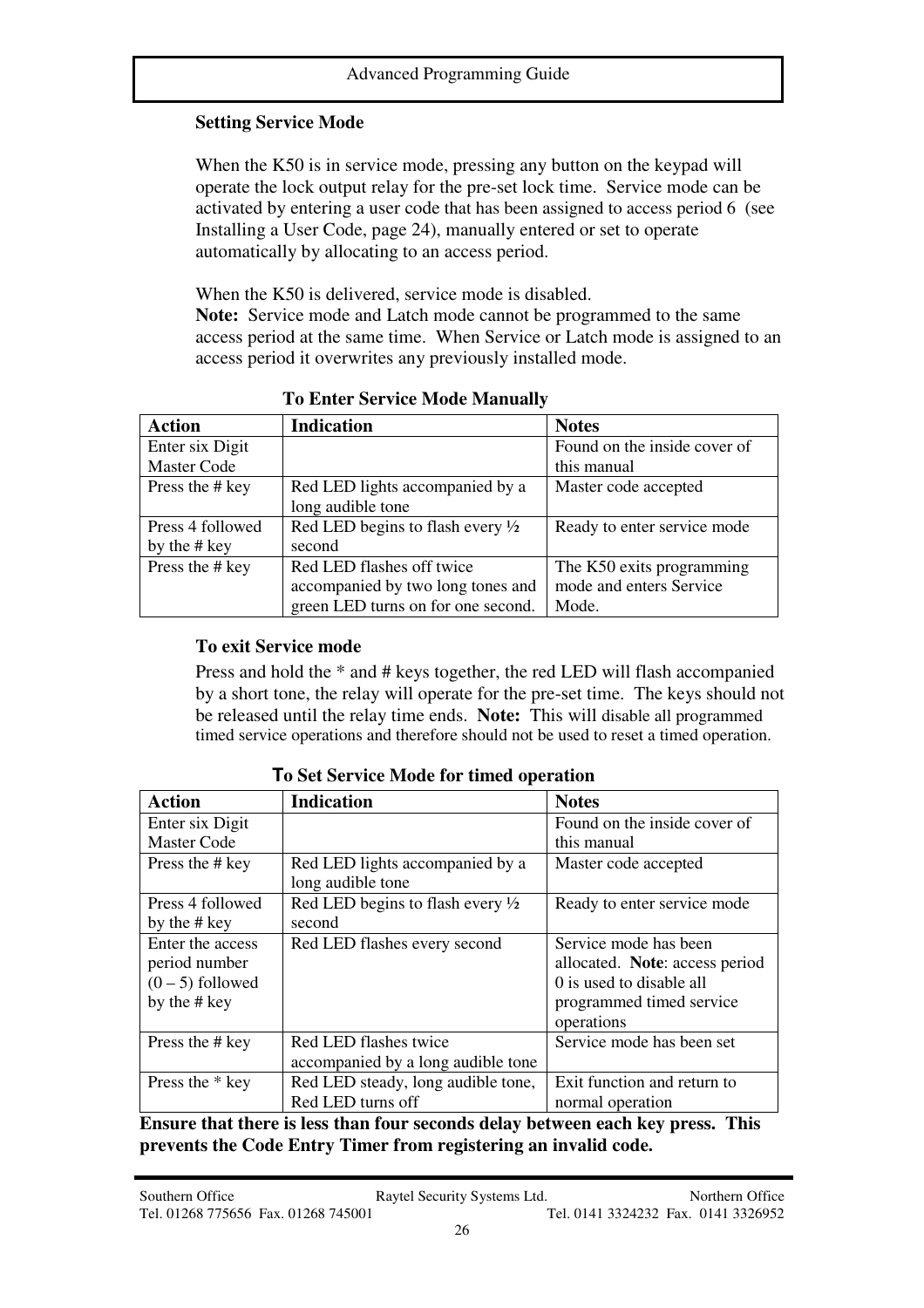# **Setting Latch Mode**

Latch mode is used to latch the lock output relay on. Latch mode can be activated by entering a user code that has been assigned to access period 7 (see Installing a User Code, page 24), manually entered or set to operate automatically by allocating to an access period.

When the K50 is delivered latch mode is disabled.

**Note<sup>1</sup> :** The exit push button is disabled during latch mode operation. **Note<sup>2</sup> :** Latch mode and Service mode cannot be programmed to the same access period at the same time. When Latch or Service mode is assigned to an access period it overwrites any previously installed mode.

| <b>Action</b>      | <b>Indication</b>                           | <b>Notes</b>                 |  |  |
|--------------------|---------------------------------------------|------------------------------|--|--|
| Enter six Digit    |                                             | Found on the inside cover of |  |  |
| <b>Master Code</b> |                                             | this manual                  |  |  |
| Press the # key    | Red LED lights accompanied by a             | Master code accepted         |  |  |
|                    | long audible tone                           |                              |  |  |
| Press 5 followed   | Red LED begins to flash every $\frac{1}{2}$ | Ready to enter latch mode    |  |  |
| by the # key       | second                                      |                              |  |  |
| Press the # key    | Red LED flashes off twice with two          | The K50 exits programming    |  |  |
|                    | long tones and the green LED turns          | mode and enters latch Mode.  |  |  |
|                    | on during relay operation.                  |                              |  |  |
| Press the * key    | Red LED steady, long audible tone,          | Exit function and return to  |  |  |
|                    | Red LED turns off                           | normal operation             |  |  |

**To Enter Latch Mode Manually** 

#### **To exit Latch mode**

Press the # key or enter a valid user code.

**Note:** Using the # key to exit will disable all programmed timed latch operations and therefore should not be used to reset a timed operation. When a user code is used the sounder and green LED will operate for the pre-set relay time before exiting.

| <b>Action</b>      | <b>Indication</b>                           | <b>Notes</b>                           |  |
|--------------------|---------------------------------------------|----------------------------------------|--|
| Enter six Digit    |                                             | Found on the inside cover of           |  |
| <b>Master Code</b> |                                             | this manual                            |  |
| Press the # key    | Red LED lights accompanied by a             | Master code accepted                   |  |
|                    | long audible tone                           |                                        |  |
| Press 5 followed   | Red LED begins to flash every $\frac{1}{2}$ | Ready to enter latch mode              |  |
| by the # key       | second                                      |                                        |  |
| Enter the access   | Red LED flashes every second                | Latch mode has been set.               |  |
| period number      |                                             | <b>Note:</b> access period $0$ is used |  |
| $(0-5)$ followed   | to disable all programmed                   |                                        |  |
| by the # key       |                                             | timed latch operations                 |  |
| Press the # key    | Red LED flashes twice                       | Latch mode has been set                |  |
|                    | accompanied by a long audible tone          |                                        |  |
| Press the * key    | Red LED steady, long audible tone,          | Exit function and return to            |  |
|                    | Red LED turns off                           | normal operation                       |  |

**To Set Latch Mode for timed operation**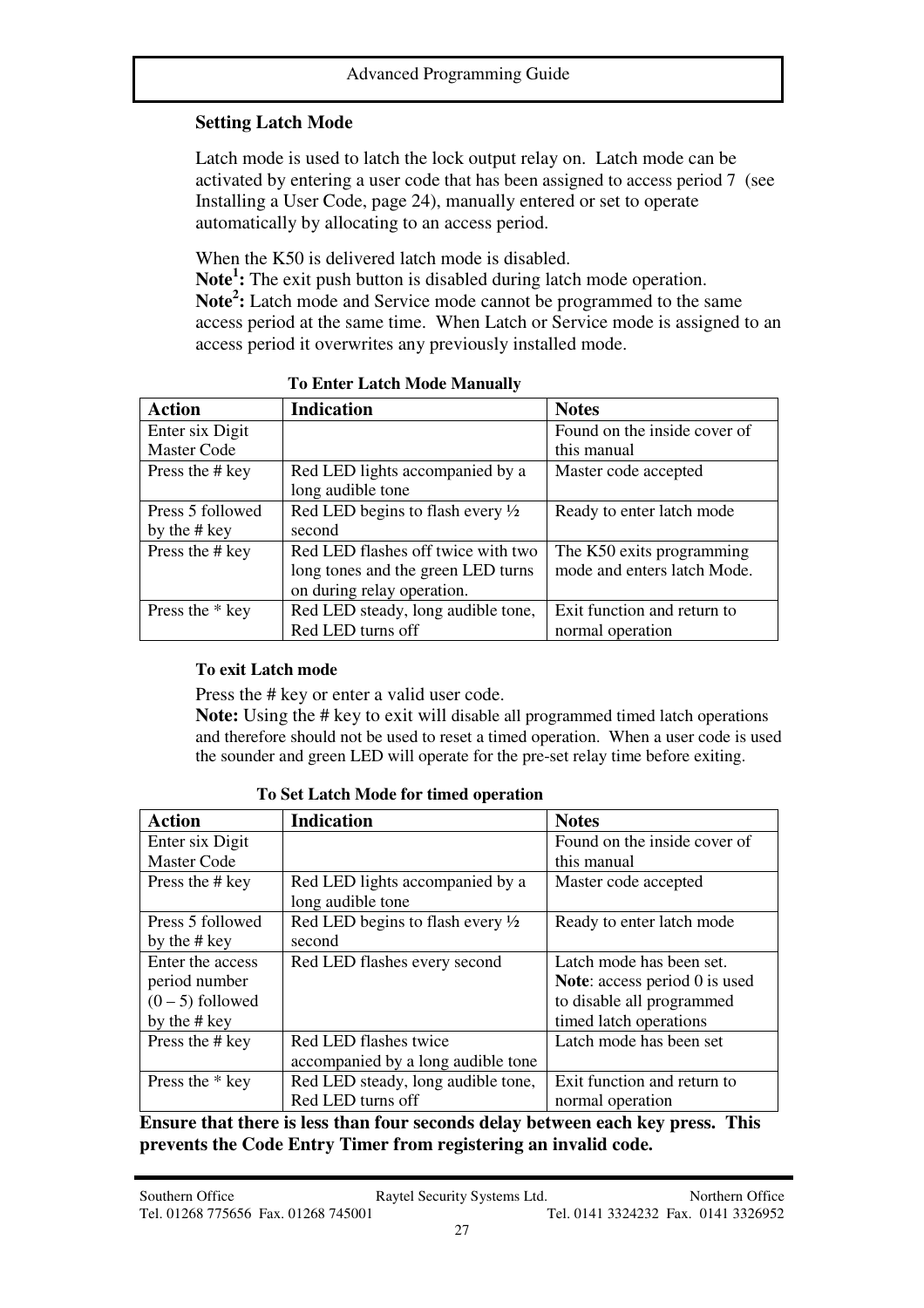#### **Setting Sounder operation**

The Sounder is used to give audible indication of key presses and lock relay activation. Should it be required the sounder can be disabled, or, for systems incorporating a long relay activation, the sounder can be programmed with a reduced **ON** time.

When the K50 is delivered the sounder time will equal the relay time and will bleep with each key press.

The sounder can be programmed to operate for 1 to 99 seconds during relay operation. **Note:** The sounder cannot be programmed to operate for longer than the relay time.

| <b>Action</b>       | <b>Indication</b>                  | <b>Notes</b>                  |  |  |
|---------------------|------------------------------------|-------------------------------|--|--|
| Enter six Digit     |                                    | Found on the inside cover of  |  |  |
| Master Code         |                                    | this manual                   |  |  |
| Press the # key     | Red LED lights accompanied by a    | Master code accepted          |  |  |
|                     | long audible tone                  |                               |  |  |
| Press 6 followed    | Red LED begins to flash every 1/2  | Ready to mute / set sounder   |  |  |
| by the # key        | second                             |                               |  |  |
| Press the # key to  | Red LED flashes every second       | The setting has been accepted |  |  |
| Mute sounder        |                                    |                               |  |  |
| <b>OR</b>           |                                    |                               |  |  |
| The number of       |                                    |                               |  |  |
| seconds required    |                                    |                               |  |  |
| $(1 - 99)$ followed |                                    |                               |  |  |
| by the # key        |                                    |                               |  |  |
| Press the # key     | Red LED flashes twice              | The time has been set         |  |  |
|                     | accompanied by a long audible tone |                               |  |  |
| Press the * key     | Red LED steady, long audible tone, | Exit function and return to   |  |  |
|                     | Red LED turns off                  | normal operation              |  |  |

#### **To Mute / Set Sounder**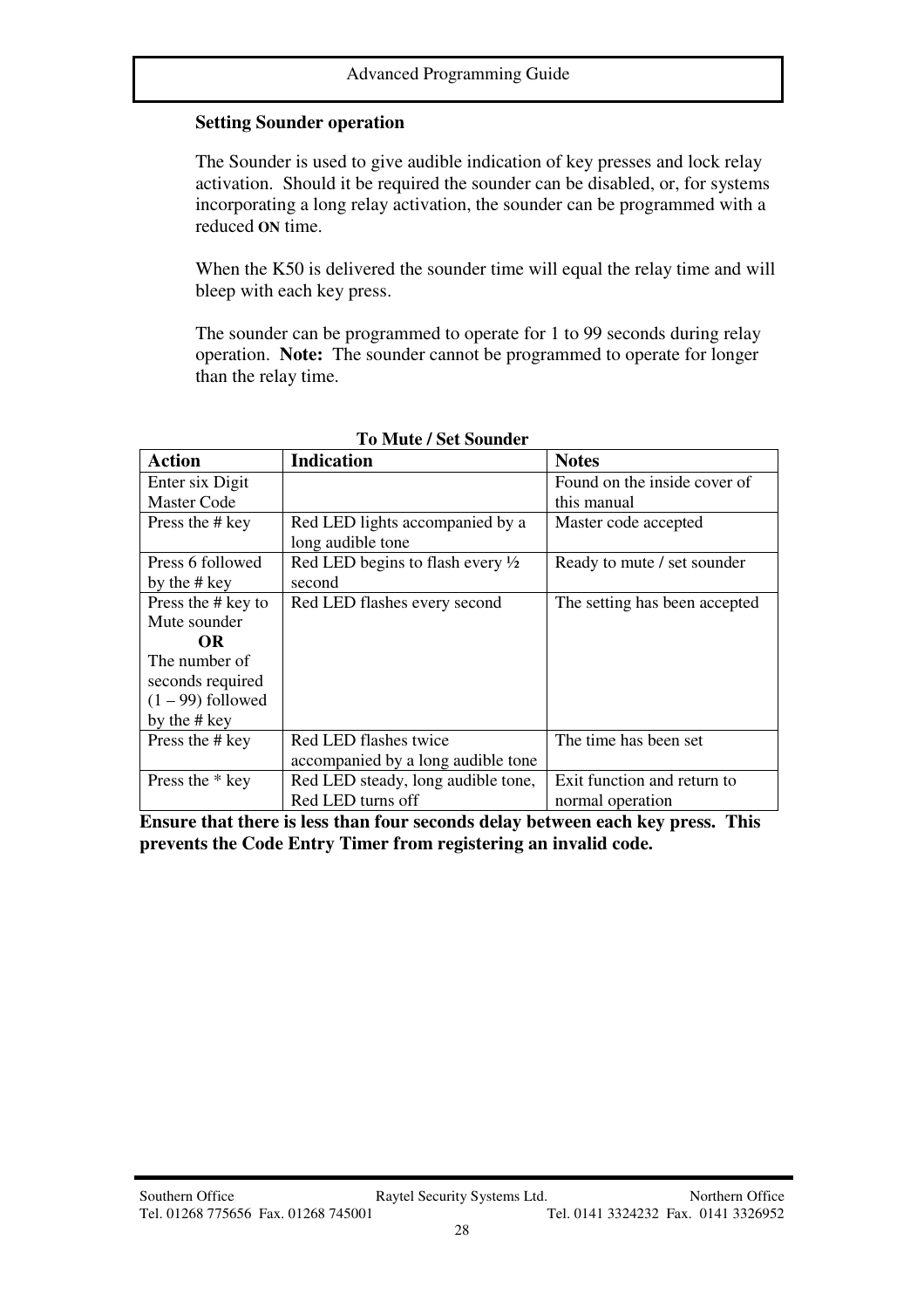# **Code Capacity Check**

This function is used to check the number of User Codes programmed into the K50. When initiated the K50 will give a short audible tone for each User Code programmed.

| <b>Action</b>      | <b>Indication</b>                           | <b>Notes</b>                 |  |  |  |
|--------------------|---------------------------------------------|------------------------------|--|--|--|
| Enter six Digit    |                                             | Found on the inside cover of |  |  |  |
| <b>Master Code</b> | this manual                                 |                              |  |  |  |
| Press the # key    | Red LED lights accompanied by a             | Master code accepted         |  |  |  |
|                    | long audible tone                           |                              |  |  |  |
| Press 7 followed   | Red LED begins to flash every $\frac{1}{2}$ | Code capacity check entered  |  |  |  |
| by the # key       | second                                      |                              |  |  |  |
| Press the # key    | Red LED flashes accompanied by a            | Each tone indicates one      |  |  |  |
| when ready to      | short tone for each User Code               | programmed code.             |  |  |  |
| count.             | programmed in the K50.                      |                              |  |  |  |
|                    | Red LED flashes twice                       | Indicates that no more user  |  |  |  |
|                    | accompanied by a long audible tone          | codes remain to be counted.  |  |  |  |
| Press the * key    | Red LED steady, long audible tone,          | Exit function and return to  |  |  |  |
|                    | Red LED turns off                           | normal operation             |  |  |  |

|  | <b>Code Capacity Check</b> |
|--|----------------------------|
|--|----------------------------|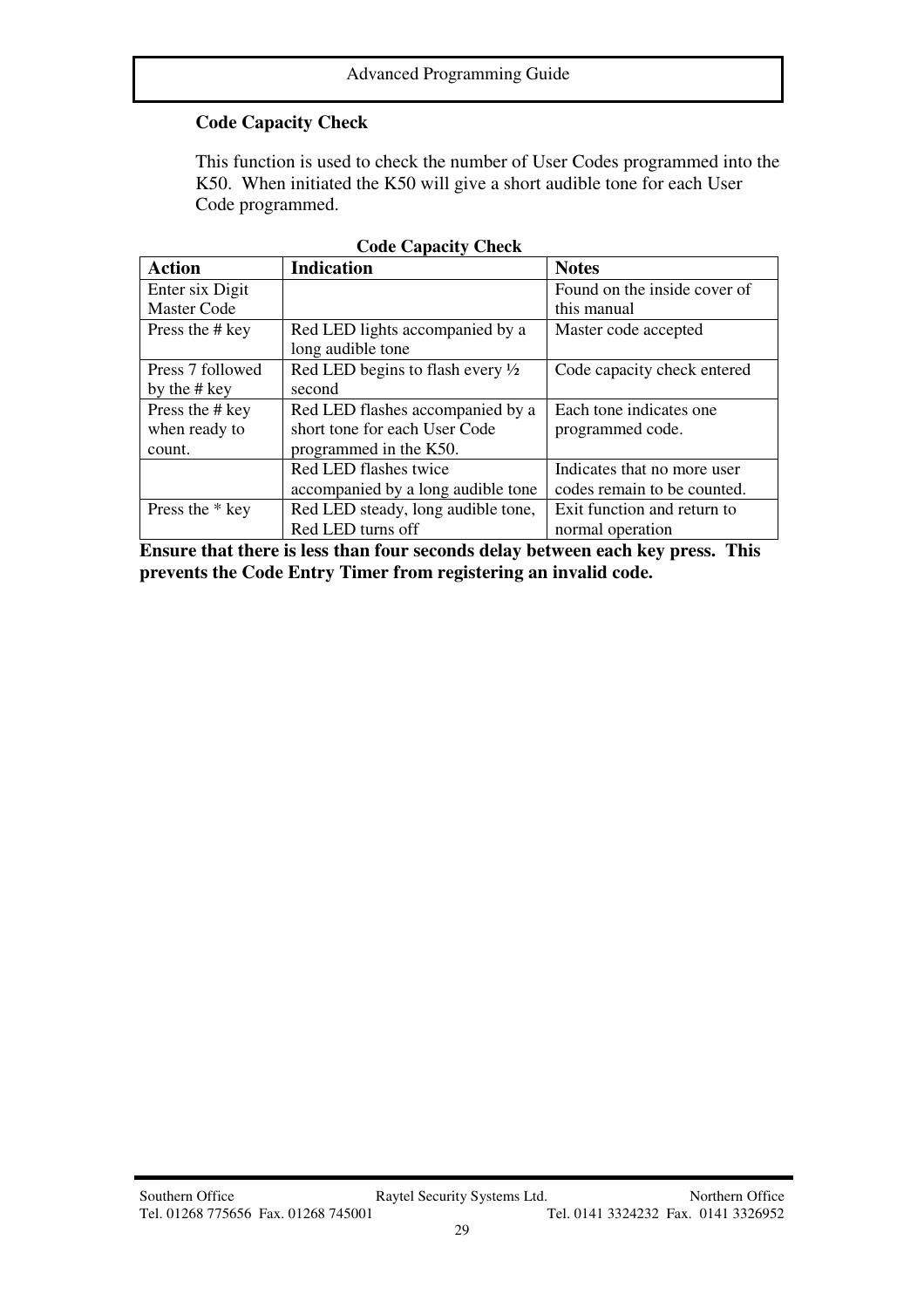#### **Access Levels and Time Zones**

Up to two sets of time zone markers (Start1, End1 – Start2, End2) may be programmed into the controller to give a maximum of six separate access levels covering six specific time zones during a 24 hour period. This allows different codes to be assigned to any one of the six time zones. The method for assigning access levels to codes can be found under "Installing User Codes" on page 24.

The following table shows the way in which the time zone markers are used to create the six different access levels.<br> $\frac{0000}{7}$ 

|                                                                  |                 | 00.00                                  |                                                             |                      |                      |                                                              | 24.00 |
|------------------------------------------------------------------|-----------------|----------------------------------------|-------------------------------------------------------------|----------------------|----------------------|--------------------------------------------------------------|-------|
|                                                                  |                 | Start1<br>hrs                          | End1                                                        |                      | Start <sub>2</sub>   | End <sub>2</sub>                                             | hrs   |
| Access                                                           | No markers      | Access Zone 0 Active, Unlimited Access |                                                             |                      |                      |                                                              |       |
| Level 0                                                          | Default Setting |                                        |                                                             |                      |                      |                                                              |       |
|                                                                  |                 |                                        | Access                                                      |                      |                      |                                                              |       |
| Level 1                                                          |                 |                                        | Zone 1                                                      |                      |                      |                                                              |       |
|                                                                  | <b>Markers</b>  |                                        | active                                                      |                      |                      |                                                              |       |
|                                                                  | Start1 - End1   | Access                                 |                                                             |                      | Access Zone 2 active |                                                              |       |
| Level 2                                                          |                 | Zone 2                                 |                                                             |                      |                      |                                                              |       |
|                                                                  |                 | active                                 |                                                             |                      |                      |                                                              |       |
|                                                                  |                 |                                        |                                                             |                      | Access               |                                                              |       |
| Level 3                                                          |                 |                                        |                                                             |                      | Zone 3               |                                                              |       |
|                                                                  | <b>Markers</b>  |                                        |                                                             |                      | active               |                                                              |       |
|                                                                  | $Start2 - End2$ |                                        | Access Zone 4 active                                        |                      |                      | Access                                                       |       |
| Level 4                                                          |                 |                                        |                                                             |                      |                      | Zone 4                                                       |       |
|                                                                  |                 |                                        |                                                             |                      |                      | active                                                       |       |
| Level 5                                                          | <b>Markers</b>  |                                        |                                                             | Access Zone 5 active |                      |                                                              |       |
|                                                                  | $Start1 - End2$ |                                        |                                                             |                      |                      |                                                              |       |
|                                                                  | Level 0         |                                        | does not require any time zone markers to be set and is the |                      |                      |                                                              |       |
| default setting for all codes. Codes assigned to this level will |                 |                                        |                                                             |                      |                      |                                                              |       |
| have unlimited access during the 24 hour period. (Zone 0).       |                 |                                        |                                                             |                      |                      |                                                              |       |
|                                                                  |                 |                                        |                                                             |                      |                      |                                                              |       |
|                                                                  | Level 1         |                                        |                                                             |                      |                      | is the time zone commencing Start1 and ending with End1, any |       |

| Level 1 | is the time zone commencing Start1 and ending with End1, any |
|---------|--------------------------------------------------------------|
|         | codes assigned to level 1 will only have access during this  |
|         | period. (Zone 1).                                            |

- Level 2 is the time zone commencing End1 and ending with Start1, any codes assigned to level 2 will only have access during this period. (Zone 2).
- Level 3 is the time zone commencing Start2 and ending with End2, any codes assigned to level 3 will only have access during this period. (Zone 3).
- Level 4 is the time zone commencing End2 and ending with Start2, any codes assigned to level 4 will only have access during this period. (Zone 4).
- Level 5 is the time zone commencing Start1 and ending with End2, any codes assigned to level 5 will only have access during this period. (Zone 5).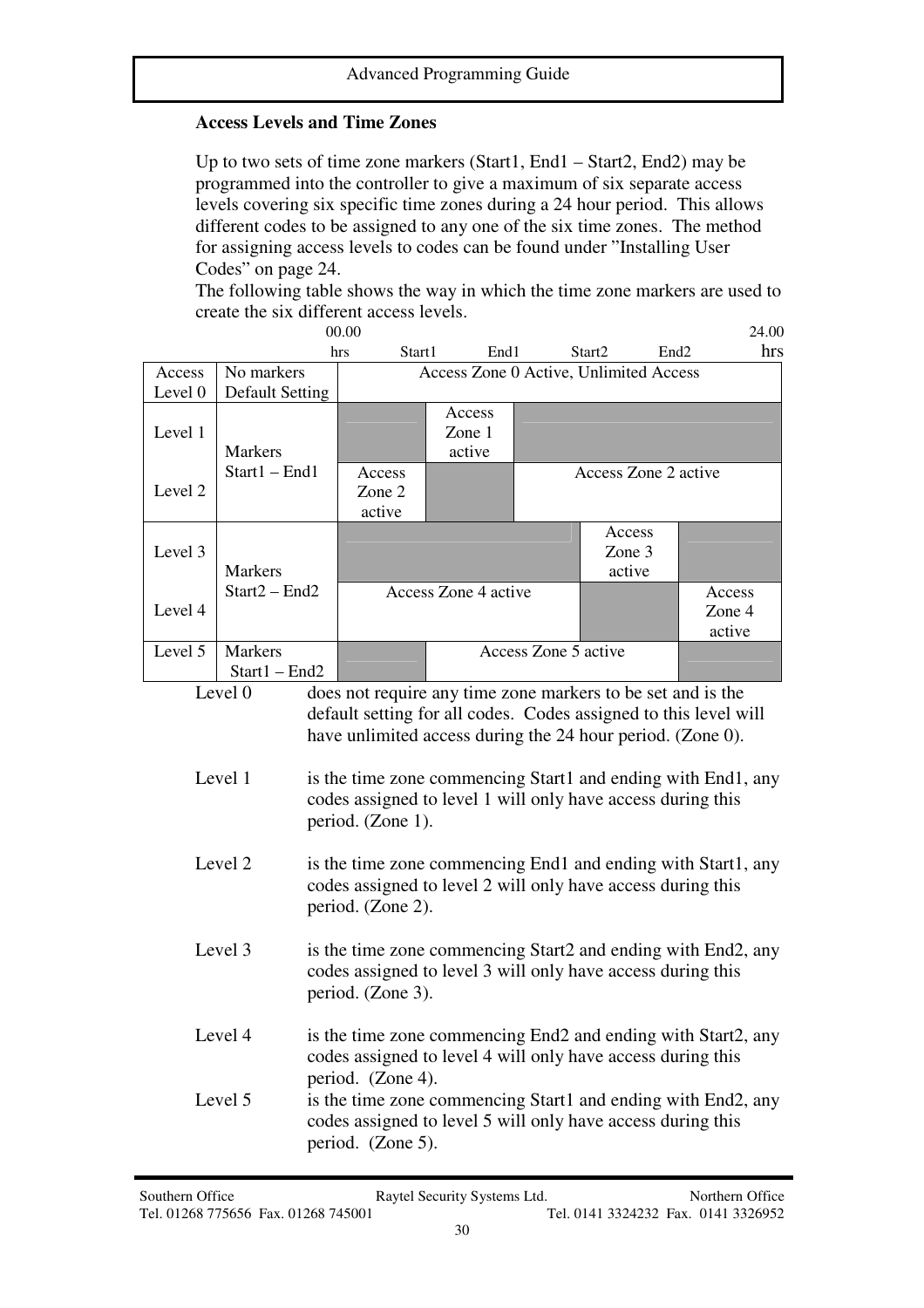It should be noted that once time zone markers have been set for one level, they remain fixed in those positions for the other levels.

For user codes assigned to access periods to operate correctly the unit clock must be set. Refer to setting the clock, page 25 for details on setting the correct time. By setting time zone markers Start1 and End1, access levels 1 and 2 are available for use. Access levels 3, 4 and 5 will not be available until time zone markers Start2 and End2 have been programmed.

| <b>Action</b>       | <b>Indication</b>                                           | <b>Notes</b>                 |  |  |  |
|---------------------|-------------------------------------------------------------|------------------------------|--|--|--|
| Enter six Digit     |                                                             | Found on the inside cover of |  |  |  |
| <b>Master Code</b>  |                                                             | this manual                  |  |  |  |
| Press the # key     | Red LED lights accompanied by a                             | Master code accepted         |  |  |  |
|                     | long audible tone                                           |                              |  |  |  |
| Press 8 followed    | Red LED begins to flash every 1/2                           | Ready to program time zones  |  |  |  |
| by the # key        | second                                                      |                              |  |  |  |
| Enter time zone 1   | Red LED flashes every second                                | Start time has been accepted |  |  |  |
| start time (Start1) |                                                             |                              |  |  |  |
| in 24 hour format   |                                                             |                              |  |  |  |
| followed by the #   |                                                             |                              |  |  |  |
| key. (E.g. 0900#    |                                                             |                              |  |  |  |
| for $9$ AM)         |                                                             |                              |  |  |  |
| Enter time zone 1   | Red LED flashes every 11/2 second                           | Stop time has been accepted  |  |  |  |
| stop time (End1)    |                                                             |                              |  |  |  |
| in 24 hour format   |                                                             |                              |  |  |  |
| followed by the #   |                                                             |                              |  |  |  |
| key. (E.g. 1130#    |                                                             |                              |  |  |  |
| for 11.30 AM)       |                                                             |                              |  |  |  |
|                     | Skip the next two operations if time zone 2 is not required |                              |  |  |  |
| Enter time zone 2   | Red LED flashes every 2 seconds                             | Start time has been accepted |  |  |  |
| start time (Start2) |                                                             |                              |  |  |  |
| in 24 hour format   |                                                             |                              |  |  |  |
| followed by the #   |                                                             |                              |  |  |  |
| key. (E.g. 1600#    |                                                             |                              |  |  |  |
| for 4.00 PM)        |                                                             |                              |  |  |  |
| Enter time zone 2   | Red LED flashes every 21/2 seconds                          | Stop time has been accepted  |  |  |  |
| stop time (End2)    |                                                             |                              |  |  |  |
| in 24 hour format   |                                                             |                              |  |  |  |
| followed by the #   |                                                             |                              |  |  |  |
| key. (E.g. 1830#    |                                                             |                              |  |  |  |
| for 6.30 PM)        |                                                             |                              |  |  |  |
| Press the # key     | Red LED flashes twice                                       | The time zones have been set |  |  |  |
|                     | accompanied by a long audible tone                          |                              |  |  |  |
| Press the * key     | Red LED steady, long audible tone,                          | Exit function and return to  |  |  |  |
|                     | Red LED turns off                                           | normal operation             |  |  |  |

#### **Programming Time Zone markers**

**Ensure that there is less than four seconds delay between each key press. This prevents the Code Entry Timer from registering an invalid code.**

#### **To deactivate time zones programme the start and stop times to 0000.**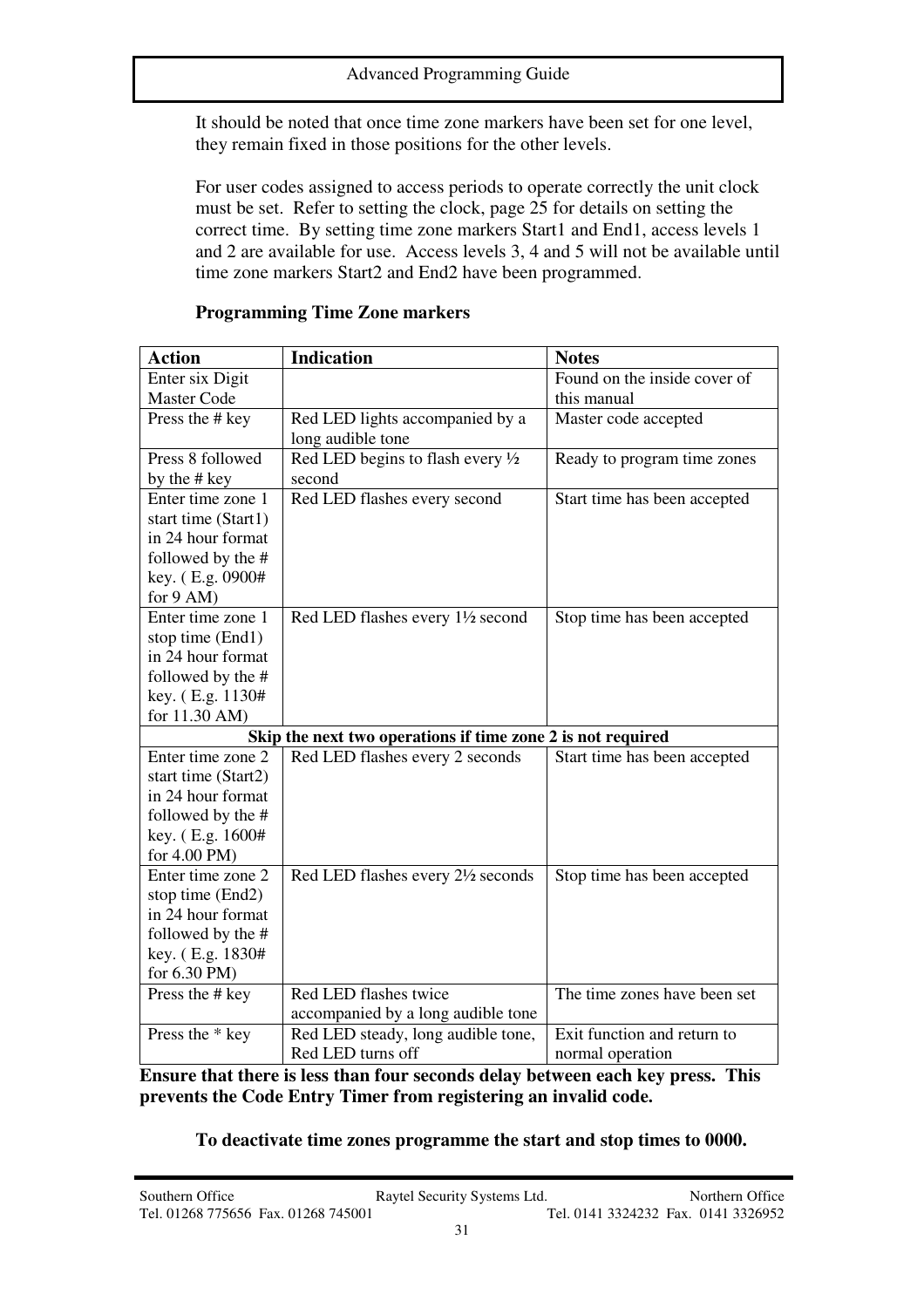### **Deleting a single user code**

The following instructions show how to delete a single user code. Note: The User Master Code cannot be deleted with this function.

| <b>Action</b>                                                | <b>Indication</b>                                        | <b>Notes</b>                                                                                                                                                                                  |
|--------------------------------------------------------------|----------------------------------------------------------|-----------------------------------------------------------------------------------------------------------------------------------------------------------------------------------------------|
| Enter six Digit                                              |                                                          | Found on the inside cover of                                                                                                                                                                  |
| <b>Master Code</b>                                           |                                                          | this manual                                                                                                                                                                                   |
| Press the # key                                              | Red LED lights accompanied by a<br>long audible tone     | Master code accepted                                                                                                                                                                          |
| Press 9 followed<br>by the # key                             | Red LED begins to flash every $\frac{1}{2}$<br>second    | Delete function entered                                                                                                                                                                       |
| Enter the user<br>code to delete<br>followed by the #<br>key | Red LED begins to flash every<br>second                  | If the code does not exist the<br>K50 gives a two-second<br>audible tone with steady red<br>LED.                                                                                              |
| Press the # key                                              | Two long audible tones Red LED<br>off while tone sounds. | The code has been deleted.<br>Note: To escape without<br>deleting the code press the *<br>key instead of the # key. The<br>K50 will give a two-second<br>audible tone with steady red<br>LED. |
| Press the * key                                              | Red LED steady, long audible tone,<br>Red LED turns off  | Exit function and return to<br>normal operation                                                                                                                                               |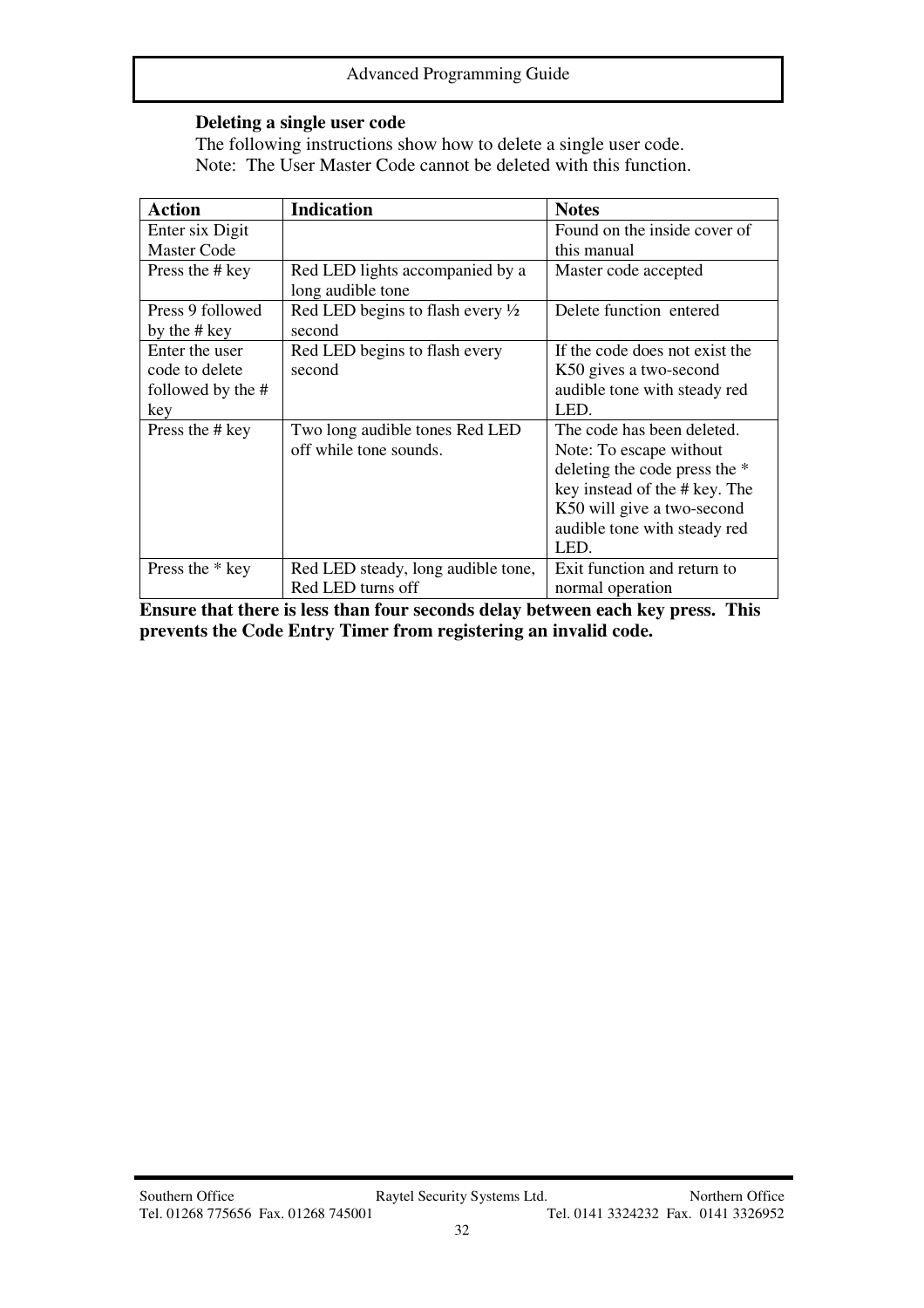# **Deleting ALL user codes**

This function will delete all user codes. All other programmed parameters and the Master Code will not be affected.

| <b>Action</b>      | <b>Indication</b>                                        | <b>Notes</b>                                            |
|--------------------|----------------------------------------------------------|---------------------------------------------------------|
| Enter six Digit    |                                                          | Found on the inside cover of                            |
| <b>Master Code</b> |                                                          | this manual                                             |
| Press the # key    | Red LED lights accompanied by a<br>long audible tone     | Master code accepted                                    |
| Press 10 followed  | Red LED begins to flash every $\frac{1}{2}$              | Delete function entered                                 |
| by the # key       | second                                                   |                                                         |
| Press the # key    | Two long audible tones Red LED<br>off while tone sounds. | Warning: This will delete all<br>programmed user codes. |
|                    |                                                          | Note: To escape without                                 |
|                    |                                                          | deleting the code press the *                           |
|                    |                                                          | key instead of the # key. The                           |
|                    |                                                          | K50 will give a two-second                              |
|                    |                                                          | audible tone with steady red                            |
|                    |                                                          | LED.                                                    |
| Press the * key    | Red LED steady, long audible tone,                       | Exit function and return to                             |
|                    | Red LED turns off                                        | normal operation                                        |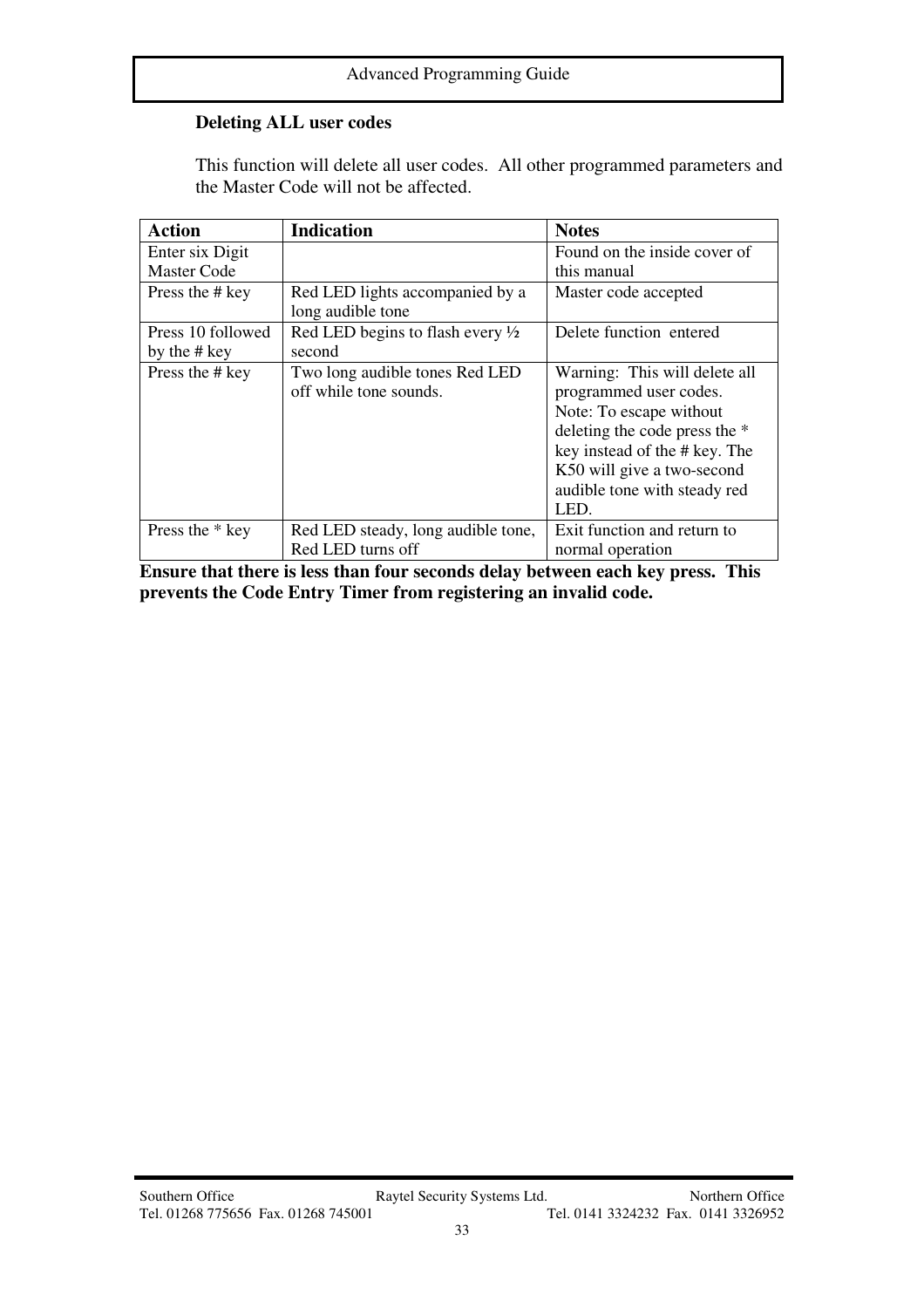# **Changing the Master Code**

For increased security the Factory Master Code can be reprogrammed to a User Master Code. The User Master Code can be reprogrammed as often as required.

**Note**: A User Master Code cannot be programmed if its first four digits are the same as a current User Code, this also means that a user code cannot be programmed if its first four digits are the same as the current Master Code. **Please note there is no function 11.** 

| <b>Action</b>      | <b>Indication</b>                           | <b>Notes</b>                  |
|--------------------|---------------------------------------------|-------------------------------|
| Enter six Digit    |                                             | Found on the inside cover of  |
| <b>Master Code</b> |                                             | this manual                   |
| Press the # key    | Red LED lights accompanied by a             | Master code accepted          |
|                    | long audible tone                           |                               |
| Press 12 followed  | Red LED begins to flash every $\frac{1}{2}$ | Ready to reprogram the Master |
| by the # key       | second                                      | Code                          |
| Enter the 6 digit  | Red LED begins to flash every               | The new Master Code has       |
| Master code        | second                                      | been accepted.                |
| followed by the #  |                                             |                               |
| key.               |                                             |                               |
| Press the # key    | Two long audible tones Red LED              | The new Master Code has       |
|                    | off while tone sounds.                      | been programmed.              |
| Press the * key    | Red LED steady, long audible tone,          | Exit function and return to   |
|                    | Red LED turns off                           | normal operation              |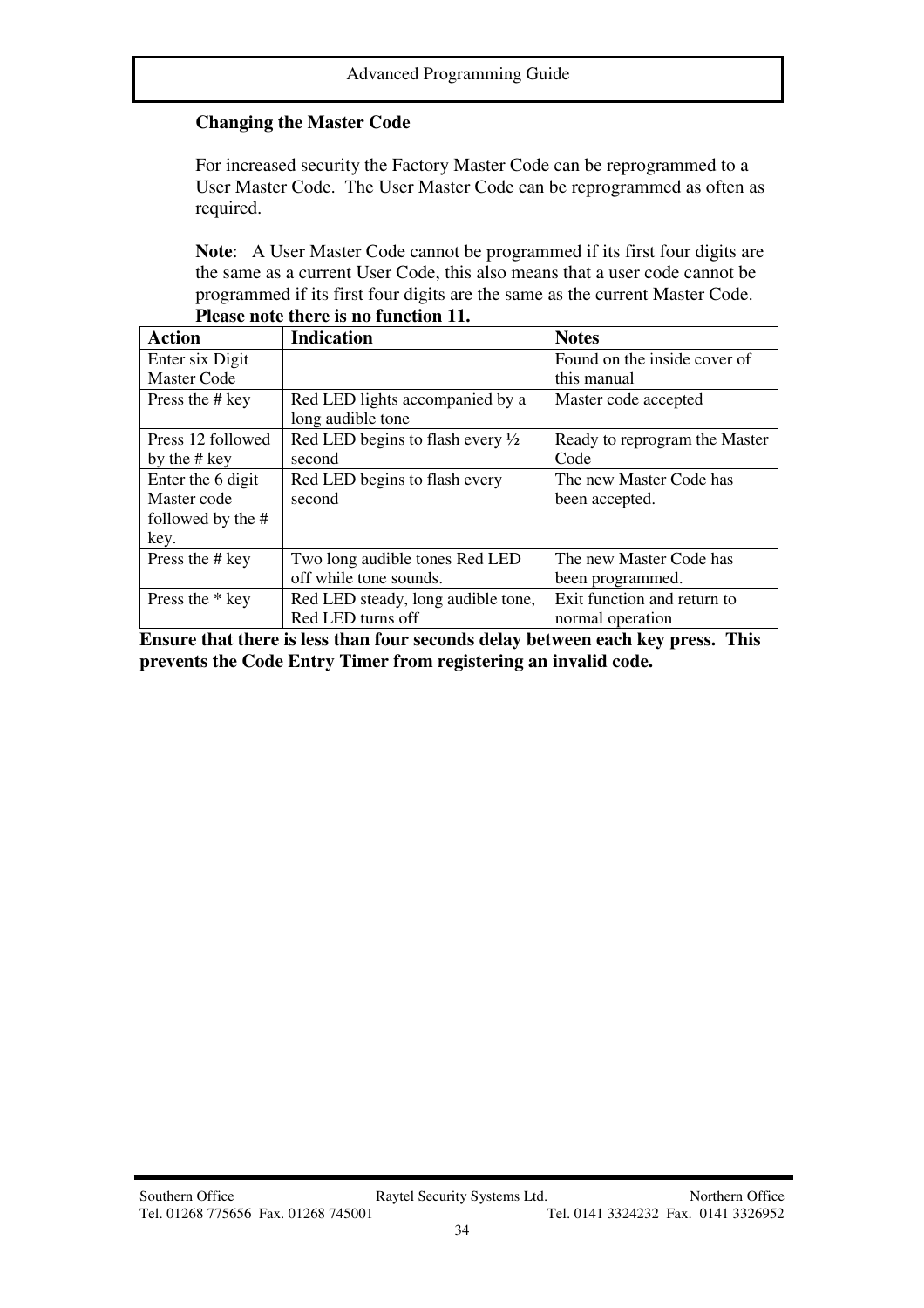#### Technical Information

# **Technical Information**

I

|                          | Power Supply                              |     |    | $10 - 16V$ AC, $10 - 28V$ DC.                                       |                                                                                                                                                                                       |  |  |  |
|--------------------------|-------------------------------------------|-----|----|---------------------------------------------------------------------|---------------------------------------------------------------------------------------------------------------------------------------------------------------------------------------|--|--|--|
| <b>Power Consumption</b> |                                           |     |    |                                                                     | 9 mA quiescent, 80 mA during relay<br>operation.                                                                                                                                      |  |  |  |
|                          | Lock output                               |     |    | Volt free changeover. Contact rating<br>50V AC / DC 1.5A inductive. |                                                                                                                                                                                       |  |  |  |
|                          | <b>Tamper Switch</b>                      |     |    |                                                                     | Volt free normally open contact.                                                                                                                                                      |  |  |  |
|                          | <b>Exit Button</b>                        |     |    |                                                                     | Requires normally open switch input.                                                                                                                                                  |  |  |  |
|                          | Code Memory                               |     |    |                                                                     | Permanent retention in E <sup>2</sup> PROM.                                                                                                                                           |  |  |  |
|                          | <b>Clock Memory</b>                       |     |    |                                                                     | There is no internal battery. The clock<br>will require resetting if power is lost.                                                                                                   |  |  |  |
|                          | <b>Power Failure</b><br>Indication        |     |    |                                                                     | If the clock has been programmed the<br>K50 will emit three audible bleeps every<br>minute after power is restored. To turn<br>this off set the correct time or disable the<br>clock. |  |  |  |
|                          | Connections                               |     |    |                                                                     | Unit is supplied with two metres of<br>twelve core cable.                                                                                                                             |  |  |  |
|                          | <b>Visual Indications</b>                 |     |    |                                                                     | Red LED to indicate keypad entry and<br>programming status. Green LED to<br>indicate relay operation.                                                                                 |  |  |  |
|                          | Dust/Water protection                     |     |    |                                                                     | <b>IP54.</b>                                                                                                                                                                          |  |  |  |
|                          | Dimensions (mm)                           |     |    |                                                                     |                                                                                                                                                                                       |  |  |  |
| Model                    |                                           | H   | W  | D                                                                   | Main Material                                                                                                                                                                         |  |  |  |
| K50                      |                                           | 136 | 80 | 32                                                                  | ABS housing UL 94-5v                                                                                                                                                                  |  |  |  |
| K50 S                    |                                           | 146 | 86 |                                                                     | Stainless Steel grade BS1449/304                                                                                                                                                      |  |  |  |
| K50 B                    |                                           | 146 | 86 |                                                                     | Polished Brass grade BS2870/cz120                                                                                                                                                     |  |  |  |
| K50 C                    |                                           | 146 | 86 | 30                                                                  | Stainless Steel grade BS1449/304                                                                                                                                                      |  |  |  |
|                          |                                           |     |    |                                                                     |                                                                                                                                                                                       |  |  |  |
| K50CB                    |                                           | 146 | 86 | 30                                                                  | Polished Brass grade BS2870/cz120                                                                                                                                                     |  |  |  |
|                          | FB146 (for K50S/B)                        | 135 | 75 | 35                                                                  | Zinc Plated Steel, Flush box                                                                                                                                                          |  |  |  |
|                          | SB146/1 (for K50S/B) 151                  |     | 92 | 32                                                                  | Coated Steel / Paint finish, Surface box                                                                                                                                              |  |  |  |
|                          | KA series (Audio entry panel with keypad) |     |    |                                                                     | Please contact the office for details                                                                                                                                                 |  |  |  |
|                          | KV series (Video entry panel with keypad) |     |    |                                                                     | Please contact the office for details                                                                                                                                                 |  |  |  |